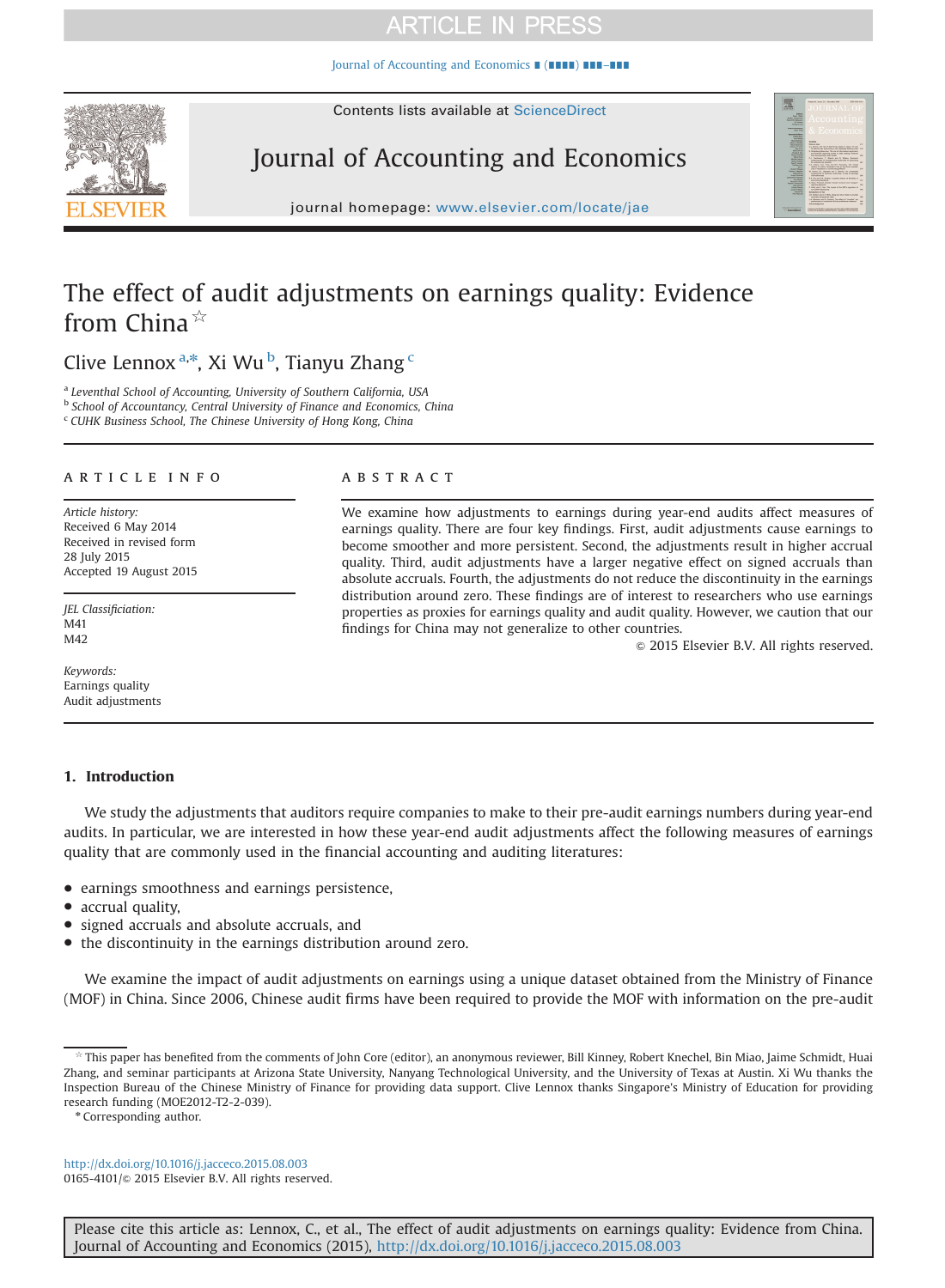and audited values of pre-tax earnings and total assets for their publicly traded clients. The MOF has provided these data to us for the purposes of academic research.

These data have several advantages. One is that prior studies of audit adjustments rely on data voluntarily supplied by audit firms but audit firms have incentives to withhold information about highly sensitive audits, thereby creating potential sample selection problems. In contrast, it is mandatory for every audit firm in China to provide the data to the MOF. Further, the samples used in prior audit adjustment studies have been relatively small. For example, [Kinney and Martin \(1994\)](#page-17-0) report that the sample sizes of prior studies range from 44 to 326 with a median of 152. Our sample is much larger (11,486 audits), which allows us to test research questions that have not previously been examined. Finally, we examine the differences between pre-audit and audited earnings, where both earnings variables correspond to the same fiscal year-end. This allows us to control for the effect of all non-accounting factors (e.g., economic performance) that equally affect pre-audit earnings and audited earnings. Our examination of the differences between pre-audit earnings and audited earnings avoids the confounding influence of non-accounting factors on earnings because each fiscal year-end is used as its own control.

What do we find? First, the audited earnings are significantly smoother and more persistent compared with the preaudit earnings. Second, using the accrual quality measure of [Dechow and Dichev \(2002\)](#page-16-0), we find that the audited accruals are of higher quality than the pre-audit accruals. Third, audit adjustments have a larger negative impact on signed accruals than absolute accruals. Fourth, audit adjustments have no effect on the discontinuity in the earnings distribution around zero.

We caution that China is different from other countries and this may limit the generalizability of our findings. Chinese Generally Accepted Accounting Principles has taken elements of International Financial Reporting Standards (IFRS) and is converging towards IFRS but is not the same as IFRS. Moreover, China's economy is strongly influenced by the government and the institutional environment is weak with relatively little legal protection for private investors. It is conceivable, therefore, that Chinese companies and auditors have different incentives than their counterparts in stronger institutional environments. For example, managers and auditors in China might collude on audit adjustments if they believe that no adjustment would look suspicious to the MOF. This might result in managers reporting unadjusted earnings knowing that the auditor would require a non-suspicious adjustment to generate the level of the earnings desired by managers and acceptable to auditors. Such collusion is perhaps more plausible in a country like China that ranks high in terms of corruption.

On the other hand, descriptive statistics for our large sample are similar to those for smaller samples in other countries. In particular, adjustments occur on approximately 70% of audits and downward (i.e., income-decreasing) adjustments are far more common than upward (i.e., income-increasing) adjustments. The fact that audit adjustments in our sample are similar to those reported in prior research suggests that our results may be generalizable beyond China.

To the extent that our findings can be generalized to other countries, the evidence has important implications for our understanding of earnings quality and audit quality. First, our study contributes to the debate as to whether earnings smoothness is a proxy for high or low earnings quality. This is controversial as some studies use smoothness as a proxy for low earnings quality ([Leuz et al., 2003;](#page-17-0) [Bhattacharya et al., 2003](#page-16-0)), whereas other studies argue that smoothness indicates high earnings quality [\(Hand, 1989;](#page-17-0) [Sankar and Subramanyam, 2001;](#page-17-0) [Tucker and Zarowin, 2006\)](#page-17-0). We find that the pre-audit earnings are significantly more volatile and less persistent than the audited earnings. This suggests that audit adjustments reduce volatility and result in a smoother time-series of audited earnings.

Second, compared with pre-audit accruals, the audited accruals are more strongly associated with underlying cash flows. This suggests that audit adjustments help to reduce the estimation errors in accruals. This finding is important because [DeFond and Francis \(2005\)](#page-16-0) question whether auditing might be detrimental to shareholders:

"Regulators and researchers generally seem to assume (at least implicitly) that the auditor's bias toward conservativelyreported financials improves earnings quality. We observe that while this may be true for creditors, equity holders may not benefit from the auditors conservative bias. We therefore encourage researchers to consider issues related to the link between auditing and earnings quality."

Consistent with audits having a conservative effect on earnings, we find that downward adjustments occur far more often than upward adjustments. However, these downward adjustments do not seem to impair earnings quality. Rather, they offset the upward bias in managers' pre-audit earnings, such that the audited earnings better reflect the company's underlying cash flows.

Third, researchers often employ discretionary accruals as proxies for audit outcomes. However, there are inconsistencies in the way that studies measure accruals. Some studies use signed discretionary accruals, some employ absolute discretionary accruals, while others use both the signed and absolute measures. We find that audit adjustments have a larger negative impact on signed accruals than absolute accruals. This is for two reasons. One is that audit adjustments increase the frequency with which net accruals switch sign from positive to negative. These sign switches are fully captured by the signed measure but not by the absolute measure.<sup>1</sup> The other reason is that audit adjustments have a large *negative* impact

For example, when the pre-audit accrual (scaled by total assets) is  $+0.01$  and the audited accrual (scaled by total assets) is  $-0.01$ , the signed measure indicates a drop equal to  $-0.02$  whereas the absolute measure does not change (i.e.,  $|0.01| = |-0.01|$ ). Therefore, the absolute accruals measure fails to fully account for sign changes.

Please cite this article as: Lennox, C., et al., The effect of audit adjustments on earnings quality: Evidence from China. Journal of Accounting and Economics (2015), http://dx.doi.org/10.1016/j.jacceco.2015.08.003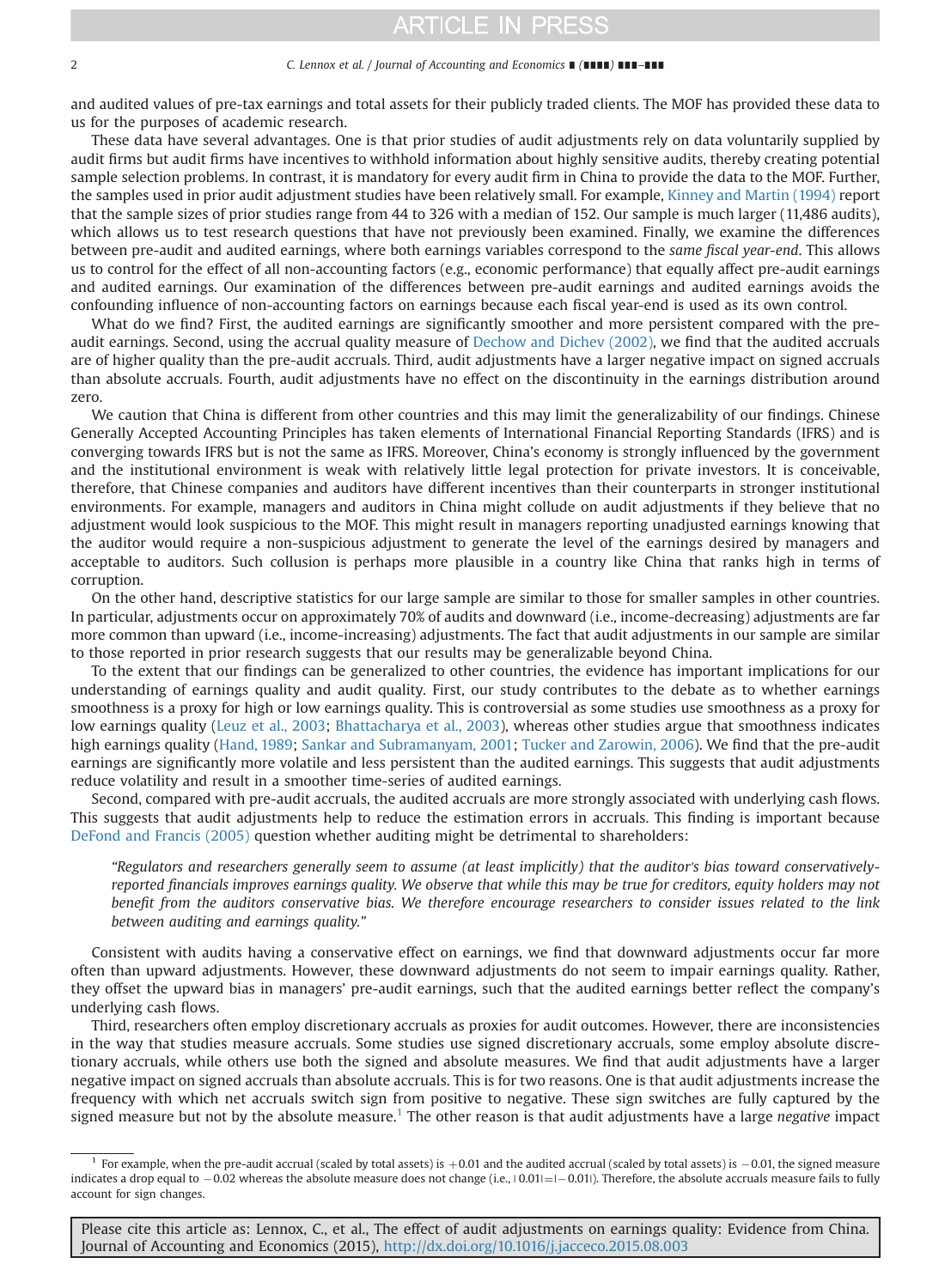<span id="page-2-0"></span>on net positive accruals, whereas they have a small positive impact on the magnitude of net negative accruals. Consequently, audit adjustments affect signed accruals more than absolute accruals.<sup>2</sup>

Fourth, we assess whether audit adjustments affect the discontinuity in the earnings distribution around zero. There is significant disagreement among researchers as to whether the discontinuity is a valid proxy for earnings management ([Burgstahler and Dichev, 1997](#page-16-0); [Degeorge et al., 1999](#page-16-0); [Dechow et al., 2003](#page-16-0); [Durtschi and Easton, 2005;](#page-16-0) [Durtschi and Easton,](#page-16-0) [2009](#page-16-0); [Beaver et al., 2007;](#page-16-0) [Gilliam et al. 2015;](#page-17-0) [Burgstahler and Chuk, 2015\)](#page-16-0). Even if the discontinuity is caused by earnings management, it may not be a valid proxy for audit quality. For example, meeting and beating the zero earnings benchmark may be achieved through real earnings management and auditors are unlikely to reverse any real earnings management choices. However, a maintained assumption in many auditing studies is that a high incidence of small positive profits is a reliable indicator of a low quality audit.

If auditing really reduces the incidence of loss avoidance, we would expect the audited earnings distribution to have a smaller discontinuity around zero than the pre-audit earnings distribution. We do not find this. Therefore, either (1) the discontinuity is not a reliable indicator of earnings management, or (2) auditors in China do not prevent this form of earnings management. In either case, our results suggest that the relative incidence of losses and small profits may not be a good proxy for audit quality – at least not in China.

Section 2 discusses the relevant literature and develops the hypotheses. [Section 3](#page-5-0) discusses the sample and presents descriptive statistics. [Section 4](#page-8-0) reports the main results, while [Section 5](#page-14-0) provides a supplementary analysis. [Section 6](#page-16-0) concludes.

## 2. Prior literature and hypothesis development

#### 2.1. Pre-audit earnings and audited earnings

Many studies attempt to gauge audit quality using measures of earnings quality. However, this can be problematic as audited earnings are affected by the reporting choices of managers as well as the procedures performed by auditors. Moreover, audited earnings are heavily affected by non-discretionary factors (e.g., fundamental performance) and real earnings management. Accordingly, the earnings quality metrics used in prior research are indirect and imprecise measures of audit outcomes ([DeFond and Zhang, 2014](#page-16-0)).

To measure audit outcomes more directly, we compare the manager's pre-audit earnings  $(E_{PRE})$  with the audited earnings  $(E_{AID})$ , where a difference between the two (i.e.,  $E_{PRE} \neq E_{AID}$ ) indicates an adjustment during the year-end audit. We express the pre-audit earnings ( $E_{PRE}$ ) and audited earnings ( $E_{AUD}$ ) as follows:

$$
E_{PRE} = NA + A_{PRE} + \varepsilon_{PRE} \tag{1}
$$

$$
E_{AUD} = NA + A_{AUD} + \varepsilon_{AUD} \tag{2}
$$

where:

 $NA$  = the non-accounting factors that affect earnings,

 $A_{PRE}$ =the accounting choices of managers that affect pre-audit earnings,

 $A_{AUD}$  = the accounting choices of managers and auditors that affect audited earnings,

 $\varepsilon_{PRE}$ = a random error in the manager's pre-audit earnings, and

 $\varepsilon_{AUD}$  a random error in the audited earnings.

The non-accounting factors (NA) that affect both pre-audit and audited earnings include fundamental performance, the company's life-cycle, and real earnings management [\(Srivasta, 2014](#page-17-0)). The  $A_{PRE}$  variable reflects the manager's pre-audit accounting choices, whereas the  $A_{AUD}$  variable reflects the accounting choices of both managers and auditors. The two error terms ( $\varepsilon_{PRE}$  and  $\varepsilon_{AUD}$ ) capture any unintended reporting errors. For example, an inventory counting error by the client would be reflected in  $\varepsilon_{PRE}$ , while audit sampling errors would be reflected in  $\varepsilon_{AUD}$ .

An audit adjustment is the difference between audited earnings and pre-audit earnings:

$$
E_{AUD} - E_{PRE} = (A_{AUD} - A_{PRE}) + (\varepsilon_{AUD} - \varepsilon_{PRE})
$$
\n
$$
(3)
$$

As shown in Eq. (3), the audit adjustment is not contaminated by any non-accounting factors (NA). Prior studies draw inferences about audit outcomes by examining  $E_{AUD}$ , which is potentially contaminated by non-accounting factors (NA). In

 $<sup>2</sup>$  [Hribar and Nichols \(2007\)](#page-17-0) conclude that signed accruals are preferable to absolute accruals because absolute accruals are more likely to be con-</sup> taminated by omitted variables. Our study is different from [Hribar and Nichols \(2007\)](#page-17-0) because we compare the impact of audit adjustments on signed accruals versus absolute accruals. Moreover, the omitted variables problem is less of an issue for our study because we use each company-year observation as a control for itself.

Please cite this article as: Lennox, C., et al., The effect of audit adjustments on earnings quality: Evidence from China. Journal of Accounting and Economics (2015), http://dx.doi.org/10.1016/j.jacceco.2015.08.003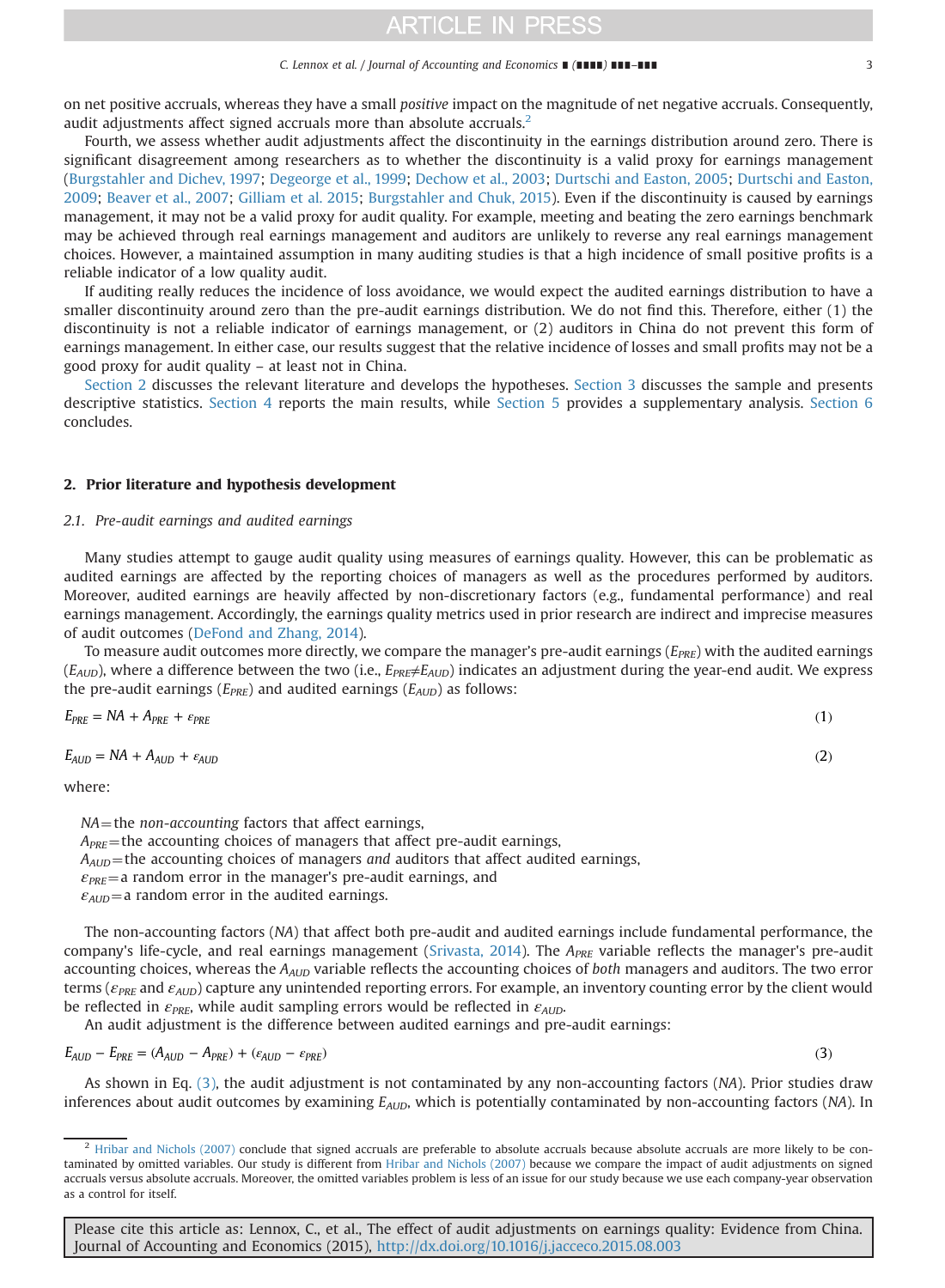#### <span id="page-3-0"></span>4 C. Lennox et al. / Journal of Accounting and Economics ∎ (∎∎∎∎) ∎∎∎–∎∎∎

contrast our inferences are based on audit adjustments to earnings, i.e.,  $E_{AUD}-E_{PRE}$ , and these audit adjustments are not contaminated by non-accounting factors (i.e., NA does not appear in Eq. [\(3\)](#page-2-0))

This has three important advantages. First, we control for all time-varying non-accounting factors that simultaneously affect both pre-audit earnings ( $E_{PRE}$ ) and audited earnings ( $E_{AUD}$ ). For example, corporate performance is likely to affect both  $E_{PRE}$  and  $E_{AUD}$ , but this time-varying factor is controlled for because we take the difference between audited and pre-audit earnings for the same fiscal year-end. Thus, our approach controls for both time-varying and time-invariant non-accounting factors that impact earnings. Second, we do not need a regression model to control for non-accounting factors such as corporate performance. Instead, we simply examine the differences between pre-audit and audited earnings. Third, we directly control for alternative non-accounting explanations for the discontinuity in the earnings distribution around zero, such as sample selection biases, scaling effects, and asymmetric tax rules.

In Eq. [\(3\)](#page-2-0) the effects of non-accounting factors (NA) are differenced away. For example, large companies may have higher earnings than small companies because they have greater market power, where market power is considered to be a nonaccounting factor. This potential confound to earnings is differenced away because NA does not appear in Eq. [\(3\).](#page-2-0) Nevertheless, this does not mean that company characteristics such as size have no impact on audit adjustments. For example, if auditors are more conservative when auditing larger companies this would mean that  $A_{AUD, L} < A_{AUD, S}$ , where the subscript L (S) denotes large (small) companies. Similarly, if auditors are more careful when auditing larger companies they would make fewer sampling errors, which would mean that  $|\varepsilon_{AID}|| < |\varepsilon_{AID}|$ . Thus, we allow for the possibility that company characteristics can affect accounting choices while at the same time fully controlling for the effects of non-accounting factors (NA) on earnings.

#### 2.2. Earnings smoothness, persistence, and accrual quality

A basic tenet of accrual-based accounting is that accruals help to smooth transitory fluctuations in cash flows [\(Dechow](#page-16-0) [et al., 2010](#page-16-0)). This makes current earnings a better predictor of future earnings which helps investors to more accurately value the company ([Subramanyam, 1996\)](#page-17-0). However, earnings smoothing can also be used to artificially mask permanent revisions to cash flows. Therefore, smoothing can distort a company's true performance in which case it is indicative of low earnings quality ([Leuz et al., 2003;](#page-17-0) [Bhattacharya et al., 2003](#page-16-0)).

If managers use smoothing to opportunistically distort reported performance, we would expect pre-audit earnings to be smoother than audited earnings. In other words, audit adjustments would help undo managers' opportunistic smoothing in the pre-audit financial statements. On the other hand, managerial misreporting could make the time-series of pre-audit earnings more volatile. For example, a current-period overstatement could result in future earnings being understated due to the reversing nature of accruals. This would make the time-series of pre-audit earnings more volatile than the time-series of audited earnings. Given these alternative arguments, it is unclear whether the pre-audit earnings or the audited earnings would exhibit more smoothness and persistence. Our first hypothesis is stated in the null form as follows:

# H1a:. There is no significant difference between the audited earnings and the pre-audit earnings in terms of their smoothness and persistence.

Because accruals can smooth transitory fluctuations in cash flows or artificially mask permanent revisions to cash flows, it is important to assess whether the accruals are supported by past, current, and future cash flows [\(Dechow and Dichev,](#page-16-0) [2002](#page-16-0)). Auditors test whether the pre-audit accruals are adequately supported by expected future cash flows (e.g., auditors test the collectability of accounts receivable). If accruals are not supported by cash flows, auditors are likely to require adjustments in order to improve the fair presentation of the financial statements. This gives the following prediction:

## H1b:. The audited accruals are of higher quality than the pre-audit accruals.

## 2.3. Signed accruals versus absolute accruals

The signed accruals variable is one of the most widely used proxies for audit quality.<sup>3</sup> In addition, many studies use absolute accruals and/or they examine the absolute magnitudes of both positive and negative accruals. On the other hand, some auditing studies use absolute accruals without reporting any results for signed accruals (e.g., [Ferguson et al., 2004](#page-16-0); [Johnson et al., 2002](#page-17-0)). Therefore, there is some inconsistency in the auditing literature's use of accruals to capture audit outcomes.

One reason for using absolute accruals is that auditors can correct both income-decreasing and income-increasing earnings management. Moreover, accruals have to reverse at some point during a company's lifetime, so an absolute measure of accruals can capture the effects of past as well as current earnings management. However, absolute accruals have two potential disadvantages relative to signed accruals. One is that an audit adjustment can cause the sign of net accruals to change. For example, a downward adjustment could cause the audited net accruals to become negative when the

<sup>3</sup> Studies include: [Ashbaugh et al. \(2003\)](#page-16-0), [Becker et al. \(1998\),](#page-16-0) [Caramanis and Lennox \(2008\),](#page-16-0) [Carey and Simnett \(2006\),](#page-16-0) [Chen et al. \(2008](#page-16-0), [2011\),](#page-16-0) [Chi](#page-16-0) [et al. \(2009\)](#page-16-0), [Chung and Kallapur \(2003\)](#page-16-0), [Francis and Wang \(2008\)](#page-16-0), [Francis and Yu \(2009\)](#page-16-0), [Francis et al. \(2013\)](#page-16-0), [Frankel et al. \(2002\),](#page-16-0) [Gul et al. \(2009](#page-17-0), [2013\),](#page-17-0) [Larcker and Richardson \(2004\),](#page-17-0) [Menon and Williams \(2004\)](#page-17-0), [Myers et al. \(2003\)](#page-17-0), [Reichelt and Wang \(2010\)](#page-17-0), [Reynolds and Francis \(2001\).](#page-17-0)

Please cite this article as: Lennox, C., et al., The effect of audit adjustments on earnings quality: Evidence from China. Journal of Accounting and Economics (2015), http://dx.doi.org/10.1016/j.jacceco.2015.08.003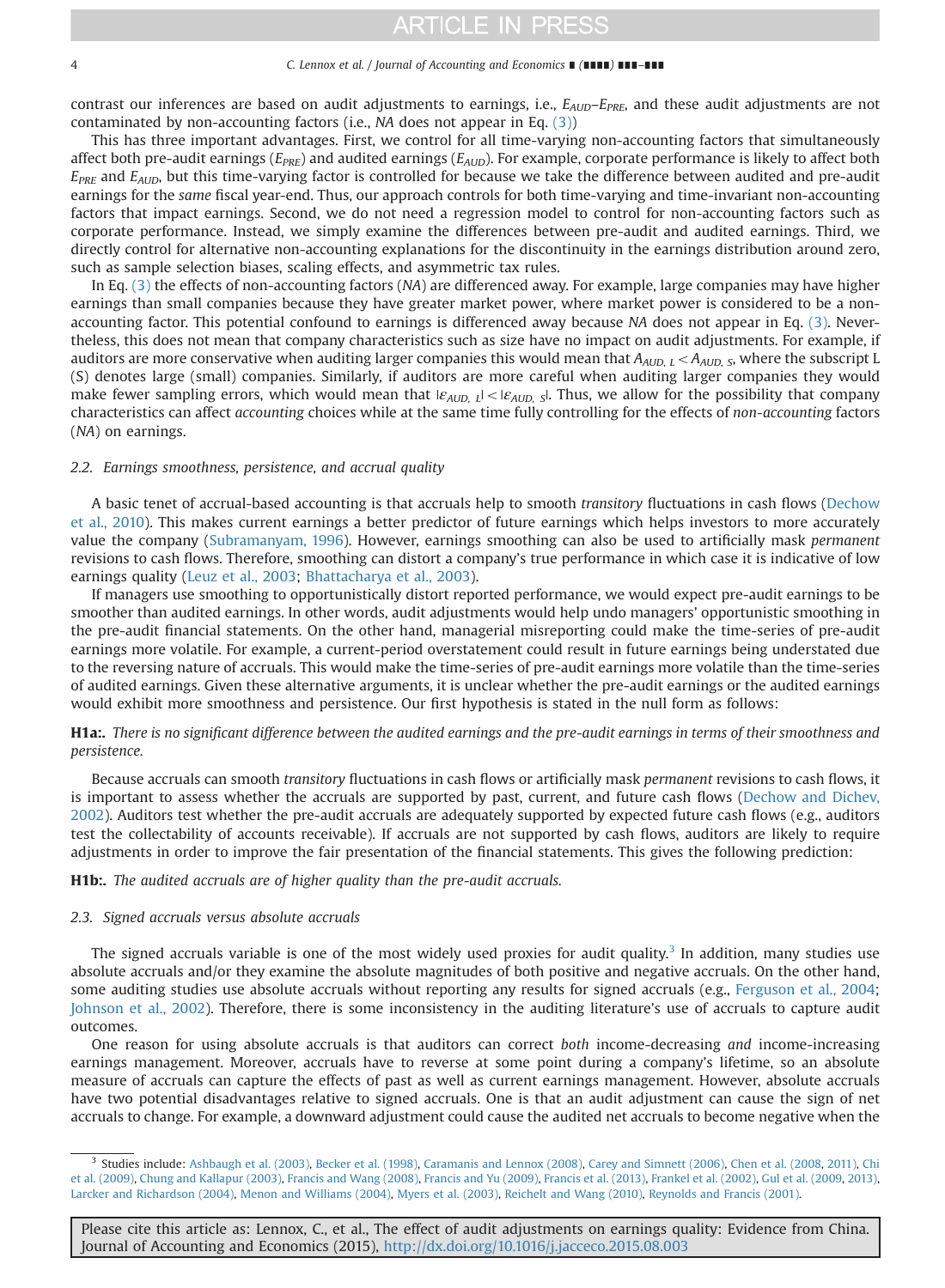#### C. Lennox et al. / Journal of Accounting and Economics ∎ (∎∎∎∎) ∎∎∎–∎∎∎ 5

<span id="page-4-0"></span>manager's pre-audit net accruals were positive. Such sign changes are fully captured by the signed measure but not by the absolute measure. For example, if the pre-audit net accrual (scaled by assets) is  $+0.01$  and the audited net accrual (scaled by assets) is  $-0.01$ , the absolute value does not change during the audit  $(|+0.01| = |-0.01|)$  whereas the signed value drops by 0.02

Further, an audit adjustment could increase or decrease the absolute magnitude of negative net accruals. For example, if the pre-audit net accrual (scaled by assets) is  $-0.01$ , a conservative auditor might require a downward adjustment of  $-0.01$ , causing the audited net accrual to fall to  $-0.02$ . Auditing studies that rely on absolute rather than signed measures of accruals implicitly assume that larger negative accruals reflect income-decreasing earnings management rather than auditor conservatism. This assumption would be incorrect if large negative accruals are in fact attributable to auditor conservatism.

To assess these advantages and disadvantages, we examine whether audit adjustments have a bigger impact on signed accruals or absolute accruals. We test three hypotheses. The first hypothesis addresses the fact that audit adjustments can cause the sign of net accruals to change (from positive to negative or vice versa). Prior research shows that downward adjustments are more common than upward adjustments [\(Kinney and Martin, 1994](#page-17-0)), so we expect that net accruals switch from positive to negative more often than they switch from negative to positive. H2a is as follows:

H2a. The frequency of having positive pre-audit net accruals together with negative audited net accruals is higher than the frequency of having negative pre-audit net accruals together with positive audited net accruals.

Next, we consider how audit adjustments affect negative net accruals. There are two possibilities. On one hand, auditors require upward adjustments in order to correct income-decreasing earnings management. On the other hand, auditors require downward adjustments when they are more conservative than managers in their accounting estimates. Given these alternative possibilities, it is unclear whether negative accruals are larger in the pre-audit accounts or the audited accounts. Therefore, H2b is expressed in the null form:

# H2b. The magnitude of negative net accruals is not significantly different between the audited accounts and the pre-audit accounts.

Finally, we examine how audit adjustments affect positive net accruals. We expect auditors have strong incentives to prevent income-increasing earnings management. Moreover, auditors tend to be more conservative than managers in their accounting estimates. Both arguments would mean that audit adjustments reduce the magnitude of positive net accruals, so H2c is as follows:

H2c. The magnitude of positive net accruals is smaller in the audited accounts than in the pre-audit accounts.

## 2.4. The incidence of losses and small profits

The discontinuity in the earnings distribution around zero is another widely used measure of audit quality for studies in China ([Chen et al., 2001;](#page-16-0) [Gul et al., 2013](#page-17-0)) and other countries ([Carey and Simnett, 2006;](#page-16-0) [Caramanis and Lennox, 2008](#page-16-0); [Francis and Wang, 2008;](#page-16-0) [Francis and Yu, 2009](#page-16-0); [Francis et al., 2013\)](#page-16-0). In China, managers have particularly strong incentives to avoid reporting losses because companies are downgraded by the stock exchanges to the "special treatment" status if they report two consecutive years of losses and are forced to de-list if they report three consecutive years of losses. <sup>4</sup> However, these serious consequences may also mean that Chinese auditors prefer to avoid adjustments that change the sign of earnings.<sup>5</sup>

In the US, there is significant controversy about whether earnings management causes a discontinuity in the earnings distribution around zero. [Dechow et al. \(2003\)](#page-16-0) find no evidence that companies use accruals to meet or beat the zero earnings benchmark. [Beaver et al. \(2007\)](#page-16-0) argue that the discontinuity is partly explained by the asymmetric tax treatments of profits and losses. Further, [Durtschi and Easton \(2005,](#page-16-0) [2009\)](#page-16-0) argue that the discontinuity is explained by statistical and sample bias issues related to scaling by price, although this is disputed by [Burgstahler and Chuk \(2015\)](#page-16-0). If the earnings discontinuity around zero is not caused by opportunistic earnings management, we would not expect audit adjustments to have any effect on the size of the discontinuity. On the other hand, if the discontinuity is caused by earnings management and if auditors require adjustments to mitigate this form of earnings management, we would expect a smaller discontinuity in the audited earnings distribution than in the pre-audit earnings distribution.<sup>6</sup> Given these competing arguments, [H3](#page-5-0) is written in the null form:

 $4$  [Dechow et al. \(2003\)](#page-16-0) find the discontinuity in the earnings change distribution for US companies disappears by 2001. For the Chinese companies in our sample (2006–2012), we find no evidence of a discontinuity in the earnings change distribution.

<sup>&</sup>lt;sup>5</sup> [Kerstein and Rai \(2007\)](#page-17-0) and [Jacob and Jorgensen \(2007\)](#page-17-0) find the zero earnings discontinuity is more pronounced in annual (i.e., audited) earnings than quarterly (i.e., unaudited) earnings. Their findings are consistent with two explanations: (1) auditors have little impact on the discontinuity, or (2) managers have stronger incentives to avoid losses in the annual accounts than the quarterly accounts. Rather than compare quarterly and annual earnings, we compare the annual pre-audit earnings with the annual audited earnings in order to focus on the impact of audit adjustments.

 $6$  According to Article 5 of Chinese Auditing Standard (CAS) No. 10 (effective since January 1, 1997), a small misstatement should be regarded as qualitatively material if it converts a loss into a profit. Therefore, auditors in China are supposed to mitigate loss avoidance, just as auditors are required to do in the US.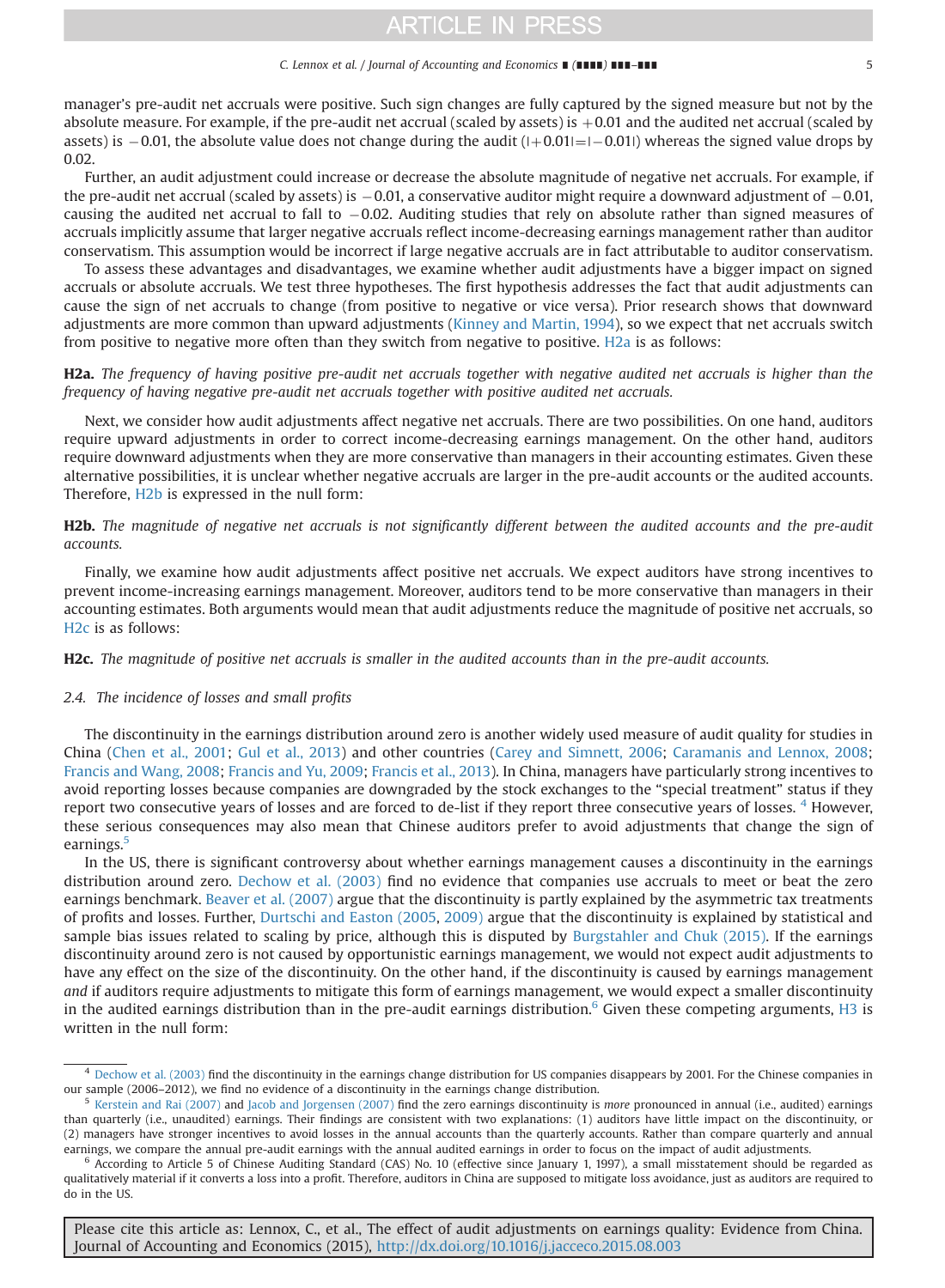#### <span id="page-5-0"></span>6 C. Lennox et al. / Journal of Accounting and Economics ∎ (∎∎∎∎) ∎∎∎–∎∎∎

H3. There is no difference in the frequency of small profits (small losses) between the pre-audit earnings versus the audited earnings.

### 3. Research setting and sample

## 3.1. Auditing in China

China's auditing profession was established in 1980 and most audit firms were initially affiliated with local governments. The development of the audit market accelerated following the opening of stock exchanges in Shanghai and Shenzhen in 1990 and 1991. Due to investor demands for greater audit quality, the MOF and China Securities Regulatory Commission introduced reforms to separate audit firms from the government. The reforms began in 1998 and were completed by early 2000. Chinese audit firms are now independent of the government and operate under competitive market forces ([Chen](#page-16-0) [et al., 2011](#page-16-0)).

There are three sources of incentives for audit quality in China. First, legal reforms in 2002 and 2005 significantly increased auditors' legal responsibilities and litigation risk [\(Firth et al., 2012\)](#page-16-0). Second, the MOF and the Chinese Institute of Certified Public Accountants (CICPA) provide close regulatory oversight of audit firms, with the Inspection Bureau of the MOF conducting regular inspections. Tough sanctions have been imposed on errant auditors. For example, China's regulators withdrew the licenses of 18 audit firms and punished a further 60 audit firms with fines and reform orders in 2005. Finally, Chinese auditors suffer adverse reputational consequences when they are associated with audit scandals [\(He et al., 2013](#page-17-0)).

Nevertheless, there are important differences between China and other countries. One is that about half of the companies traded on China's stock exchanges have the central or local government as the ultimate shareholder. The reporting incentives of State-owned enterprises (SOEs) are likely different from those of non-SOEs and conceivably this might affect the differences between pre-audit and audited earnings. Therefore, we report results separately for the SOE and non-SOE companies as well as for the full sample. Accounting scandals have shown that audit firms in China do not always conduct high quality audits and, conceivably, our results could be different between low and high quality audit firms. Prior research finds that the Big 10 audit firms in China supply higher quality audits ([DeFond et al., 2000;](#page-16-0) [Chen et al., 2001](#page-16-0)). We therefore report results separately for the Big 10 and non-Big 10 audit firms, where the Big 10 are identified using an annual ranking of all listed clients' total assets. However, we acknowledge that the split between Big 10 and non-Big 10 auditors could partly capture the effect of client size as larger clients are more likely to employ Big 10 auditors.

## 3.2. Sample

Since 2006, Chinese audit firms have been required to report the pre-audit and audited values of pre-tax earnings and total assets of their listed clients to the MOF. Since 2012, audit firms have also been required to report the pre-audit and audited values of total liabilities and shareholder equity. One of the study's authors has been authorized to use the audit adjustment data for academic research because he previously worked for the CICPA which is under the oversight of the MOF. We mainly focus on the audit adjustments to earnings (scaled by total assets) in 2006–2012. However, in a supplementary analysis [\(Section 5\)](#page-14-0) we also examine the adjustments to liabilities and equity that were reported in 2012 only.

We expect audit firms to report accurate data to the MOF because the audit inspectors can easily compare the audit firms' self-reported data with the information contained in audit working papers. Audit firms are not told which engagements will be examined by the inspectors, so it would not be feasible for audit firms to doctor the working papers in advance of an inspection.

Audit firms are not required to report the pre-audit values of operating cash flows or working capital accounts to the MOF. Therefore, we use operating cash flows from the audited financial statements (CFO) when constructing the accruals variables. In doing so, we assume that audit adjustments affect earnings through accruals rather than through operating cash flows.7 This assumption is only needed for the accruals and cash flow variables; it does not affect our comparisons of pre-audit and audited earnings. Data for operating cash flows are obtained from the CSMAR database, which is widely used in China research. Like COMPUSTAT/CRSP in the US, CSMAR provides stock price and accounting data for publicly traded companies in China. Panel A of [Table 1](#page-6-0) shows that from 2006 to 2012, there are 13,231 annual observations in CSMAR and 12,495 observations in the MOF database. Merging these two databases yields a sample of 12,258 observations.<sup>8</sup> We drop 772 observations where we find inconsistencies between the CSMAR and MOF databases, leaving a final sample of 11,486 observations.<sup>9</sup>

<sup>7</sup> Operating cash flows can contain accruals that are susceptible to misstatement. Therefore, in a supplementary analysis we follow [Richardson et al.](#page-17-0) [\(2005\)](#page-17-0) and [Dechow et al. \(2008\)](#page-16-0) by constructing accruals using free cash flows, which are defined as the change in cash balance plus net cash distributions to equity holders and debt holders. Untabulated results using the alternative accrual variables are similar to those reported in the tables.

<sup>&</sup>lt;sup>8</sup> There are 973 observations in the CSMAR database that are not in the MOF database (973=13,231-12,258). These 973 observations are not sig-<br>nificantly different from the observations in the merged sample ( $N=12,258$ ) w

 $9$  After taking into account the rounding differences between the CSMAR and MOF databases, we define the two databases as being inconsistent when the reported difference in audited earnings is at least  $\pm 5$ %. We manually check the annual reports of 10% of the observations with inconsistencies to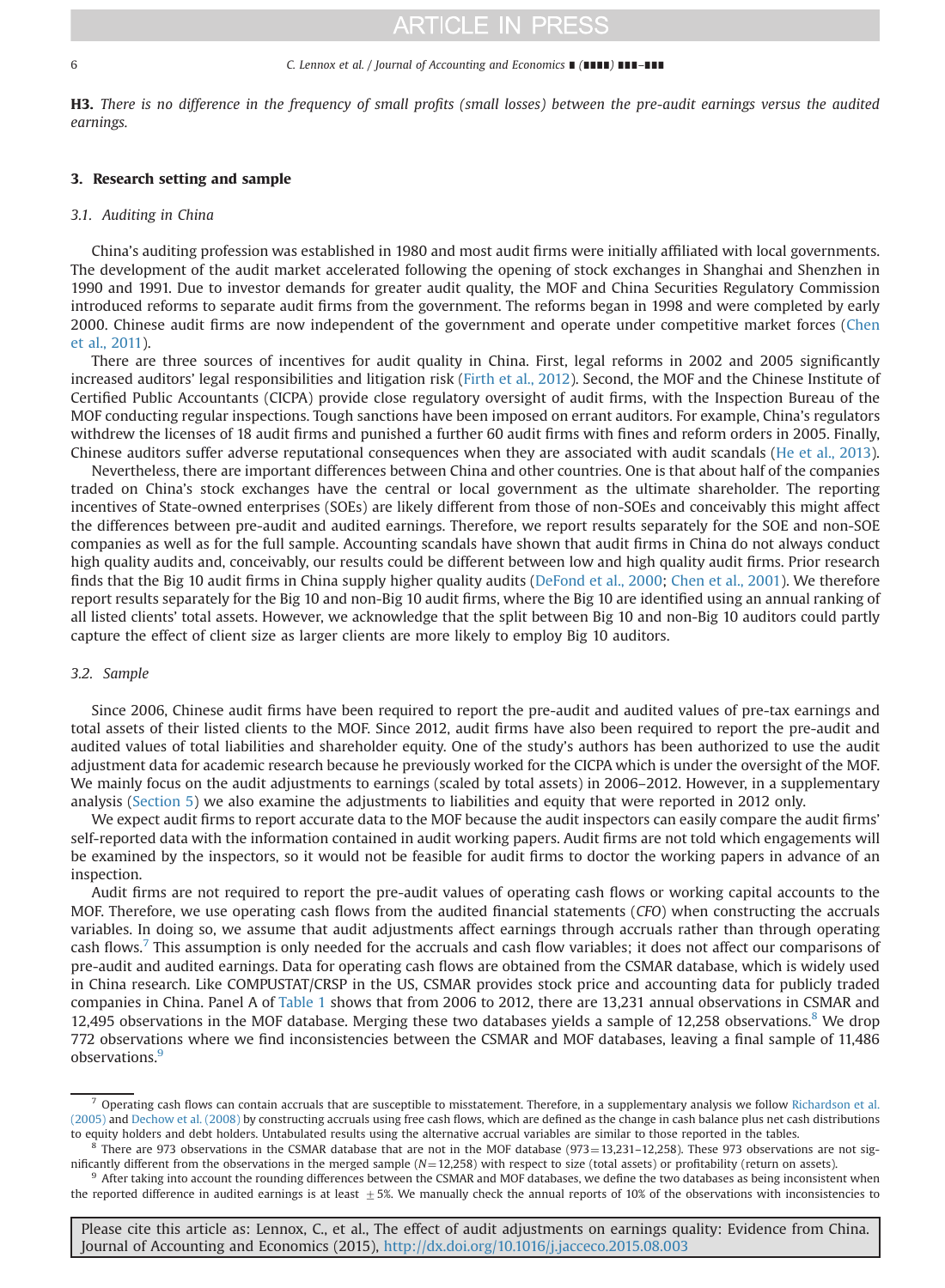#### C. Lennox et al. / Journal of Accounting and Economics ■ (■■■■) ■■■ ■■■ 7

<span id="page-6-0"></span>

| Table 1     |  |  |
|-------------|--|--|
| The sample. |  |  |

| Panel A: Sample selection (2006-2012)                                       |              |        | Observations |
|-----------------------------------------------------------------------------|--------------|--------|--------------|
| Observations in the CSMAR database                                          |              |        | 13,231       |
| Observations in the Ministry of Finance database                            |              |        | 12,495       |
|                                                                             |              |        |              |
| Sample after merging the two databases                                      |              |        | 12,258       |
| Less observations where there are inconsistencies between the two databases |              |        | $-772$       |
|                                                                             |              |        |              |
| Final Sample                                                                |              |        | 11.486       |
|                                                                             |              |        |              |
| Panel B: Distribution by year                                               |              |        |              |
| Year                                                                        | Observations | $%$ of | % with audit |
|                                                                             |              | sample | adjustments  |
| 2006                                                                        | 1,143        | 9.95%  | 78.74%       |
| 2007                                                                        | 1,452        | 12.64% | 75.21%       |
| 2008                                                                        | 1.567        | 13.64% | 72.56%       |
| 2009                                                                        | 1,659        | 14.44% | 68.96%       |
| 2010                                                                        | 2,006        | 17.46% | 67.80%       |
| 2011                                                                        | 1,854        | 16.14% | 64.40%       |
| 2012                                                                        | 1,805        | 15.71% | 57.12%       |
|                                                                             |              |        |              |
| Total                                                                       | 11,486       |        |              |
| Panel C: Distribution by industry                                           |              |        |              |
| Industry                                                                    | Observations | % of   | % with audit |
|                                                                             |              | sample | adjustments  |
| Agriculture                                                                 | 236          | 2.05%  | 78.81%       |
| Mining                                                                      | 303          | 2.64%  | 49.50%       |
| Manufacturing                                                               | 6,589        | 57.37% | 71.36%       |
| Electricity, gas, and water                                                 | 420          | 3.66%  | 55.48%       |
| Construction                                                                | 245          | 2.13%  | 63.27%       |
| Transport, storage, and post                                                | 439          | 3.82%  | 58.31%       |
| IT and computer services                                                    | 813          | 7.08%  | 67.90%       |
| Wholesale and retail trade                                                  | 658          | 5.73%  | 72.80%       |
| Finance                                                                     | 205          | 1.78%  | 52.68%       |
| Real estate                                                                 | 687          | 5.98%  | 61.57%       |
| Public utilities                                                            | 368          | 3.20%  | 61.14%       |
|                                                                             |              | 1.11%  | 59.38%       |
| Culture, sport & entertainment                                              | 128          |        |              |
| Conglomerates                                                               | 395          | 3.44%  | 79.24%       |
| Total                                                                       | 11,486       |        |              |

3.3. Descriptive statistics

Panels B and C of Table 1 partition the sample by year and industry. Panel B shows that the audit adjustment frequency declines from 78.74% in 2006 to 57.12% in 2012. The downward trend in adjustments could be because the reporting requirement incentivized companies to improve the quality of their pre-audit financial statements after 2006. Panel C shows that more than half the observations come from the manufacturing sector, which is unsurprising given the structure of China's economy. The industries with the highest rates of audit adjustments are conglomerates (79.24%) and agriculture (78.81%), whereas the lowest rates of audit adjustments are in mining (49.50%) and finance (52.68%).

## 3.4. Pre-audit earnings, audited earnings, and audit adjustments

Panel A of [Table 2](#page-7-0) reports descriptive statistics for the pre-audit and audited earnings. Panel A shows the audited earnings are consistently less than the pre-audit earnings. For example, the mean value of unscaled pre-audit earnings

<sup>(</sup>footnote continued)

identify which database is in error. We find the inconsistencies are due to errors in the MOF database rather than CSMAR. Nearly one third are due to the data entry person using the parent company accounts rather than the group accounts when entering data into the MOF database. We are unable to explain the remaining data entry errors in the MOF database. In untabulated analyses, we find that our conclusions remain the same when we use a stricter definition for dropping the observations with inconsistencies (e.g., a  $\pm$  1% cut-off instead of  $\pm$  5%). To determine whether there are systematic errors in the dropped observations, we compare the incidence of audit adjustments between the dropped observations and our final sample. We find that downward audit adjustments occur in 47.16% of observations in our final sample and in 46.50% of the dropped observations. The difference between 47.16% and 46.50% is not statistically significant, suggesting no significant difference in downward adjustments. On the other hand, we do find a significant difference in upward audit adjustments, which occur in 21.25% of observations in our final sample and in 30.44% of the dropped observations. One explanation is that the companies in our final sample are significantly larger than the companies that are dropped and larger companies have significantly fewer upward adjustments.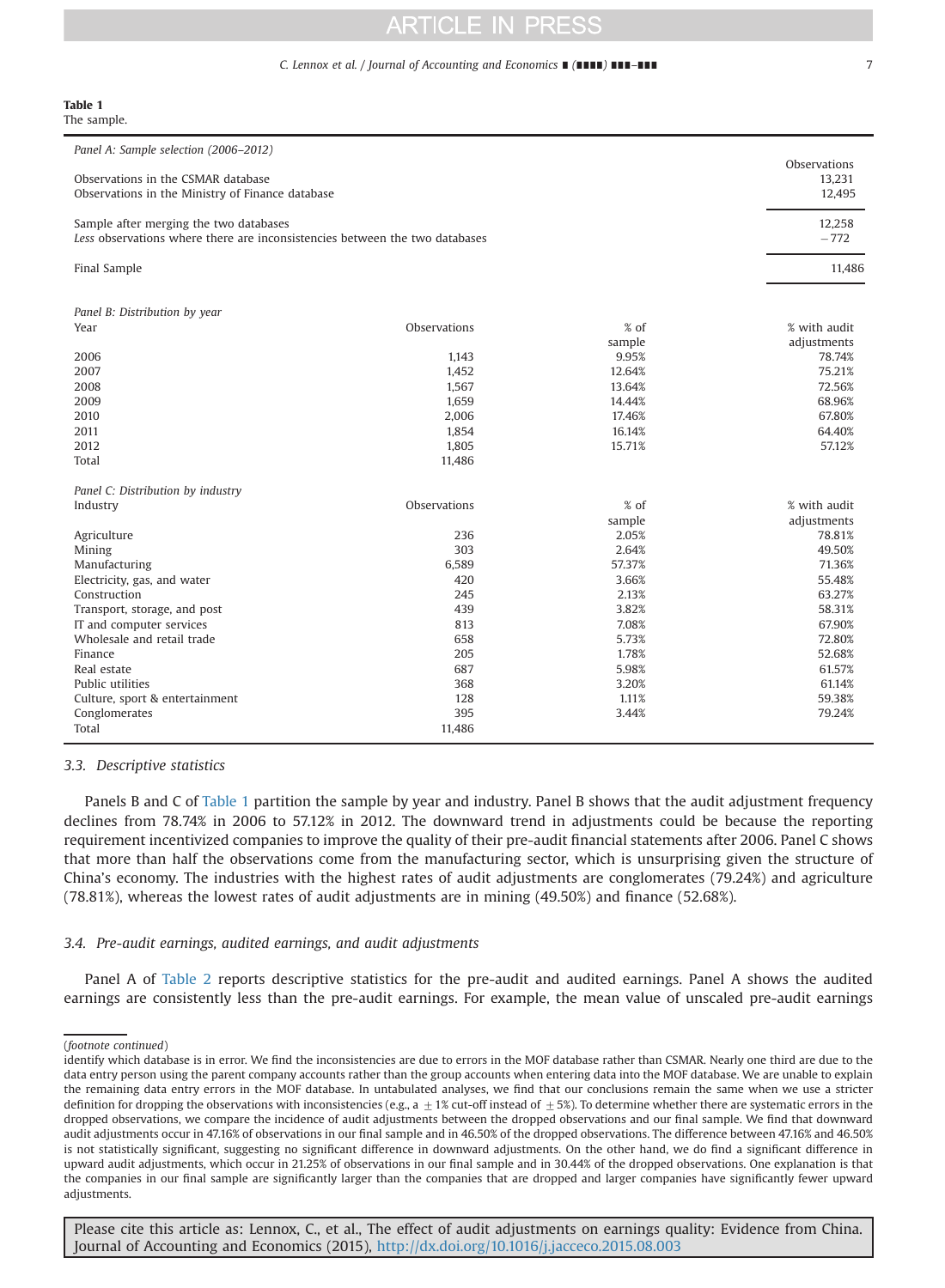#### <span id="page-7-0"></span>8 C. Lennox et al. / Journal of Accounting and Economics ∎ (∎∎∎∎) ∎∎∎–∎∎∎

#### Table 2

Descriptive statistics for pre-audit earnings, audited earnings, and audit adjustments  $(N=11,486$  company-year observations).

| Panel A: Descriptive statistics  |        |           |                 |       |        |           |
|----------------------------------|--------|-----------|-----------------|-------|--------|-----------|
| Unscaled earnings:               | Mean   | P1        | P <sub>25</sub> | P50   | P75    | P99       |
| $Pre_{-}E_{it}$ (RMB million)    | 494.90 | $-517.44$ | 31.73           | 94.95 | 275.66 | 13.155.47 |
| Post $E_{ir}$ (RMB million)      | 468.28 | $-588.02$ | 29.06           | 91.63 | 270.73 | 12.113.83 |
| Earnings scaled by total assets: |        |           |                 |       |        |           |
| Pre $ROA_{it}$                   | 0.055  | $-0.244$  | 0.019           | 0.048 | 0.083  | 0.502     |
| Post $ROA_{it}$                  | 0.048  | $-0.292$  | 0.018           | 0.046 | 0.081  | 0.294     |

Panel B: The relative frequency of downward and upward audit adjustments

The downward adjustments sample comprises observations where the pre-audit earnings exceed the audited earnings (i.e.,  $Pre_{-Et}$   $\geq$   $Post_{-Et}$ ). The no adjustments sample comprises observations where there is no difference between pre-audit earnings and audited earnings (i.e.,  $Pre_{E} = Post_{it}$ ). The upward adjustments sample comprises observations where the pre-audit earnings are less than the audited earnings (i.e., Pre  $E_i \leq Post_{i}E_i$ 

|                      | upwaru aujustments sampie comprises observations where the pre-audit carinitys are less than the audited carinitys (hel, <i>FIC_Gif</i> $\sim$ FOst_Gif).<br>Downward adjustments<br>(Pre $E_{it}$ > Post $E_{it}$ ) |        |       | No adjustments<br>(Pre $E_{it}$ =Post $E_{it}$ ) |       | Upward adjustments<br>(Pre $E_{it}$ < Post $E_{it}$ ) |  |
|----------------------|----------------------------------------------------------------------------------------------------------------------------------------------------------------------------------------------------------------------|--------|-------|--------------------------------------------------|-------|-------------------------------------------------------|--|
|                      | N                                                                                                                                                                                                                    | %      | Ν     | %                                                | N     | %                                                     |  |
| Full sample          | 5.417                                                                                                                                                                                                                | 47.16% | 3.628 | 31.59%                                           | 2.441 | 21.25%                                                |  |
| SOEs                 | 2.126                                                                                                                                                                                                                | 40.87% | 1.976 | 37.99%                                           | 1.100 | 21.15%                                                |  |
| Non-SOEs             | 3.291                                                                                                                                                                                                                | 52.37% | 1.652 | 26.29%                                           | 1.341 | 21.34%                                                |  |
| $Big$ 10<br>auditors | 1.599                                                                                                                                                                                                                | 40.94% | 1.552 | 39.73%                                           | 755   | 19.33%                                                |  |
| Non-Big 10           | 3.818                                                                                                                                                                                                                | 50.37% | 2.076 | 27.39%                                           | 1.686 | 22.24%                                                |  |

Panel C: The effects of audit adjustments on earnings:  $|AD|UST_{it}|=|Pre_E_{it}-Post_E_{it}|/|Pre_E_{it}|$ 

|                      |       | Downward adjustments<br>(Pre $E_{it}$ > Post $E_{it}$ ) | No adjustments<br>(Pre $E_{it}$ =Post $E_{it}$ ) |        | Upward adjustments | (Pre $E_{it}$ < Post $E_{it}$ ) |
|----------------------|-------|---------------------------------------------------------|--------------------------------------------------|--------|--------------------|---------------------------------|
|                      | Mean  | Median                                                  | Mean                                             | Median | Mean               | Median                          |
| Full sample          | 0.146 | 0.052                                                   | 0.000                                            | 0.000  | 0.090              | 0.026                           |
| SOEs                 | 0.148 | 0.050                                                   | 0.000                                            | 0.000  | 0.087              | 0.026                           |
| Non-SOEs             | 0.145 | 0.054                                                   | 0.000                                            | 0.000  | 0.093              | 0.027                           |
| $Big$ 10<br>auditors | 0.141 | 0.047                                                   | 0.000                                            | 0.000  | 0.085              | 0.020                           |
| Non-Big 10           | 0.148 | 0.055                                                   | 0.000                                            | 0.000  | 0.092              | 0.029                           |

Panel D: The relative frequency of audit adjustments after sorting companies by total assets (quintile  $1=$ smallest; quintile  $5=$ largest)

|            |       | Downward adjustments<br>(Pre $E_{it}$ > Post $E_{it}$ ) | No adjustments<br>(Pre $E_{it}$ =Post $E_{it}$ ) |        | Upward adjustments | (Pre $E_{it}$ < Post $E_{it}$ ) |
|------------|-------|---------------------------------------------------------|--------------------------------------------------|--------|--------------------|---------------------------------|
| Quintile 1 | 1.194 | 51.98%                                                  | 629                                              | 27.38% | 474                | 20.64%                          |
| Ouintile 2 | 1.221 | 53.16%                                                  | 570                                              | 24.81% | 506                | 22.03%                          |
| Quintile 3 | 1.153 | 50.20%                                                  | 645                                              | 28.08% | 499                | 21.72%                          |
| Quintile 4 | 1.047 | 45.58%                                                  | 709                                              | 30.87% | 541                | 23.55%                          |
| Ouintile 5 | 802   | 34.90%                                                  | 1.075                                            | 46.78% | 421                | 18.32%                          |

Variable definitions:

 $Pre\_E_{it}$ =pre-audit earnings. Post\_E<sub>it</sub>=audited earnings. Pre\_TA<sub>it</sub>=pre-audit total assets. Post\_TA<sub>it</sub>=audited total assets. Pre\_ROA<sub>it</sub>=pre-audit return on assets (Pre\_E<sub>it</sub>/Pre\_TA<sub>it</sub>). Post\_ROA<sub>it</sub> = audited return on assets (Post\_E<sub>it</sub>/Post\_TA<sub>it</sub>). *ADJUST<sub>it</sub>*| = the absolute magnitude of the net audit-related adjustments to pre-audit earnings divided by the absolute magnitude of pre-audit earnings (i.e.,  $|ADJUT_{it}| = |Pre_E_{it} - Post_E_{it}|/Pre_E_{it}|$ ). The variables are winsorized at the 1% and 99% percentiles to deal with outliers.

(Pre<sub>-Eit</sub>) is RMB 494.90 million whereas the mean value of unscaled audited earnings (Post<sub>-Eit</sub>) is RMB 468.28 million, implying a mean reduction of 5.3% in earnings during year-end audits. The percentile values in Panel A show that audit adjustments cause earnings to be lower across the entire earnings distribution. The scaled earnings variables ( $Pre\_ROA_{it}$ , Post\_ROA<sub>it</sub>) confirm that audited profitability is typically lower than pre-audit profitability.

Panel B partitions the sample into engagements with net downward adjustments, net upward adjustments, and no net adjustment. Only 31.59% of engagements have no net adjustment. There are 5,417 engagements (47.16%) where earnings are adjusted downwards, compared with 2,441 engagements (21.25%) where earnings are adjusted upwards. Therefore, downward adjustments are much more common than upward adjustments. This finding also holds when we partition the sample into SOE and non-SOE companies, or Big 10 and non-Big 10 audit firms.

Panel C shows the absolute impact of audit adjustments on earnings  $(ADJUST_{it})=(PPe_E_{it}-Post_E_{it})/|Pre_E_{it}|$ . The mean (median) net downward adjustment is  $-14.6\%$  ( $-5.2\%$ ), while the mean (median) net upward adjustment is  $+9.0\%$  $(+2.6%)$ . Consequently, not only are downward adjustments more common than upward adjustments, the downward adjustments are also larger. These findings are consistent with evidence from the US that audit adjustments have an overwhelmingly negative impact on earnings [\(Kinney and Martin, 1994\)](#page-17-0). Panel C results are similar for SOE and non-SOE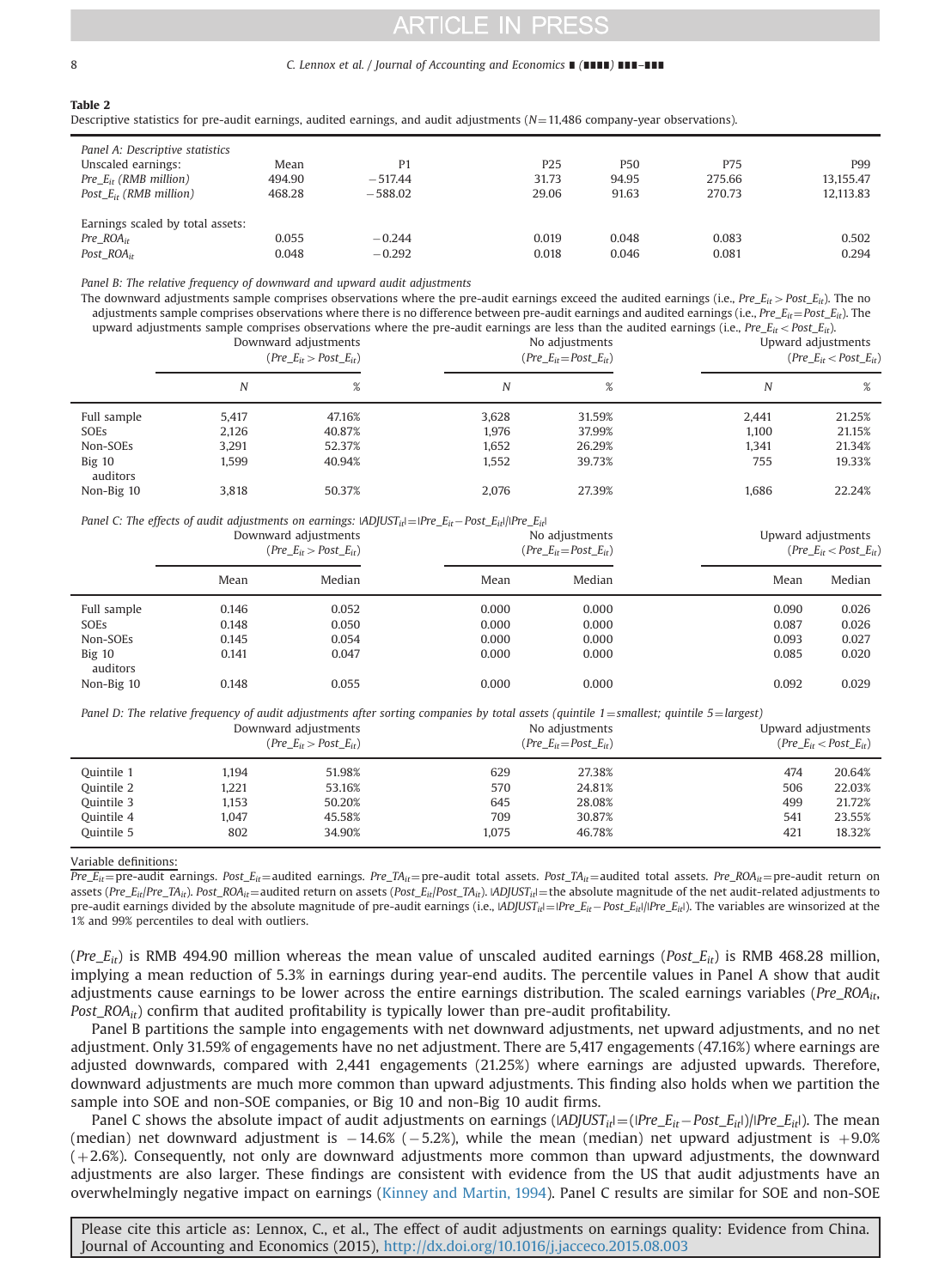<span id="page-8-0"></span>companies and Big 10 and non-Big 10 auditors. Finally Panel D shows that large companies have fewer audit adjustments compared with small companies. This is consistent with larger companies having higher quality pre-audit accounts such that audit adjustments are required less often.

## 4. Results

# 4.1. Earnings smoothness and earnings persistence ([H1a](#page-3-0))

We follow prior research when constructing the measures of earnings smoothness. Following [Dechow et al. \(2010\)](#page-16-0), we examine yearly changes in profitability. That is, we compare the absolute change in pre-audit profitability  $(|\Delta Pre~ROA_{il}|)$ with the absolute change in audited profitability ( $|\Delta Post_ROA_{it}|$ ). Further, we scale these variables by the annual changes in cash flows from operations because a company will tend to have a bigger change in profitability when it has a bigger change in operating cash flows. That is, we compare the pre-audit scaled variable  $(|\Delta Pre\_ROA_{it}|/|\Delta Pre\_CPO_{it}|)$  with the audited scaled variable ( $|\Delta$ Post\_ROA<sub>it</sub>|/ $\Delta$ Post\_CFO<sub>it</sub>|). Further, we follow [Leuz et al. \(2003\)](#page-17-0) and [Lang et al. \(2003](#page-17-0), [2006\)](#page-17-0) by computing the company-level standard deviations of these variables. That is, we compare  $\sigma(\Delta Pre\_ROA_{it})$  with  $\sigma(\Delta Post\_ROA_{it})$  and we compare  $\sigma(\Delta Pre\_ROA_{it})/\sigma(\Delta Pre\_CFO_{it})$  with  $\sigma(\Delta Post\_ROA_{it})/\sigma(\Delta Post\_CFO_{it}).$ 

The annual change variables require only two consecutive years of data, whereas we require at least four consecutive years to calculate the company-level standard deviations. Therefore, there is less sample attrition using the change variables but the window over which smoothing is measured is correspondingly shorter. [Dechow et al. \(2010\)](#page-16-0) show that the annual change variables are highly correlated with the standard deviation variables, a finding that we corroborate in our sample. We report results using both the annual changes and standard deviations to verify that our results are robust.

Panel A of Table 3 compares the absolute annual changes in pre-audit and audited profitability; i.e.,  $|\Delta Pre_ROA_{ir}|$  vs.  $|\Delta$ Post ROA<sub>it</sub>| and  $|\Delta$ Pre\_ROA<sub>it</sub>|/| $\Delta$ Pre\_CFO<sub>it</sub>| vs. | $\Delta$ Post\_ROA<sub>it</sub>|/| $\Delta$ Post\_CFO<sub>it</sub>|. In both tests, the pre-audit profitability variables are significantly more volatile than the audited profitability variables. These findings hold for the full sample as well as the SOE, non-SOE, Big 10, and non-Big 10 sub-samples.

#### Table 3

Earnings smoothness: pre-audit earnings vs. audited earnings (scaled by pre-audit and audited assets, respectively).

| Panel A: Mean absolute changes in profitability.                               |             |             |            |                   |            |  |
|--------------------------------------------------------------------------------|-------------|-------------|------------|-------------------|------------|--|
|                                                                                | Full sample | <b>SOEs</b> | Non-SOEs   | Big <sub>10</sub> | Non-Big10  |  |
| Pre-audit: $ \Delta Pre$ ROA <sub>it</sub> l                                   | 0.043       | 0.037       | 0.047      | 0.038             | 0.045      |  |
| Post-audit: $ \Delta Post$ ROA <sub>it</sub>                                   | 0.038       | 0.033       | 0.043      | 0.034             | 0.041      |  |
| Difference in means                                                            | $0.005***$  | $0.004***$  | $0.004***$ | $0.004***$        | $0.004***$ |  |
| $(t$ -stat.)                                                                   | (10.27)     | (6.99)      | (7.51)     | (6.59)            | (8.26)     |  |
| Pre-audit: $ \Delta Pre\_ROA_{it} / \Delta Pre\_CFO_{it} $                     | 1.703       | 1.646       | 1.769      | 1.641             | 1.743      |  |
| Post-audit: I∆Post_ROA <sub>it</sub>  /I∆Post_CFO <sub>it</sub>                | 1.610       | 1.521       | 1.687      | 1.510             | 1.674      |  |
| Difference in means                                                            | $0.093***$  | $0.125***$  | $0.082***$ | $0.131***$        | $0.069***$ |  |
| $(t$ -stat.)                                                                   | (4.77)      | (4.57)      | (2.87)     | (4.10)            | (2.70)     |  |
| Company-year observations                                                      | 8,569       | 4,109       | 4,460      | 3,174             | 5,395      |  |
| Panel B: Mean standard deviations of the changes in profitability.             |             |             |            |                   |            |  |
|                                                                                | Full sample | SOEs        | Non-SOEs   | Big10             | Non-Big10  |  |
| Pre-audit: $\sigma(\Delta Pre\_ROA_{it})$                                      | 0.058       | 0.050       | 0.067      | 0.048             | 0.062      |  |
| Post-audit: $\sigma(\Delta Post \, ROA_{it})$                                  | 0.052       | 0.044       | 0.061      | 0.042             | 0.056      |  |
| Difference in means                                                            | $0.006***$  | $0.006***$  | $0.006***$ | $0.006***$        | $0.006***$ |  |
| $(t$ -stat.)                                                                   | (9.45)      | (6.49)      | (6.81)     | (5.18)            | (6.55)     |  |
| Pre-audit: $\sigma(\Delta Pre~ROA_{it})/\sigma(\Delta Pre~CFO_{it})$           | 0.845       | 0.788       | 0.928      | 0.803             | 0.852      |  |
| Post-audit: $\sigma(\Delta Post\_ROA_{it})/\sigma$ ( $\Delta Post\_CFO_{it}$ ) | 0.782       | 0.717       | 0.847      | 0.734             | 0.799      |  |
| Difference in means                                                            | $0.063***$  | $0.071***$  | $0.081***$ | $0.069***$        | $0.053***$ |  |
| $(t$ -stat.)                                                                   | (5.40)      | (4.42)      | (3.83)     | (3.12)            | (3.77)     |  |
| Unique companies                                                               | 1,392       | 720         | 662        | 426               | 804        |  |

\*\*\* denotes statistical significance at the 1 percent level (two-tailed). The standard errors in Panel A are corrected for time-series dependence by clustering on each company. To calculate the company-level standard deviations in Panel B, we restrict the sample to companies that have data for at least four consecutive years.

## Variable definitions:

 $Pre\_ROA_{it}$ = pre-audit return on assets (Pre\_E<sub>it</sub>/Pre\_TA<sub>it</sub>). Post\_ROA<sub>it</sub> = audited return on assets (Post\_E<sub>it</sub>/Post\_TA<sub>it</sub>). Pre\_E<sub>it</sub> = pre-audit earnings. Post\_E<sub>it</sub> = audited earnings. Pre\_TA<sub>it</sub> = pre-audit total assets. Post\_TA<sub>it</sub> = audited total assets. Pre\_CFO<sub>it</sub> = cash flows from operations scaled by pre-audit total assets ( $=CFO_{ii}/Pre\_TA_{ii}$ ). Post\_CFO<sub>it</sub>=cash flows from operations scaled by audited total assets ( $=$ CFO<sub>it</sub>/Post\_TA<sub>it</sub>),  $\sigma(\Delta Pre\_ROA_{it})$  = standard deviation of the change in the pre-audit return on assets.  $\sigma(\Delta Post\_ROA_{it})$  = standard deviation of the change in the audited return on assets.  $\sigma(\Delta Pre\_CFO_{it})$  = standard deviation of the change in Pre\_CFO<sub>it</sub>.  $\sigma(\Delta Post\_CFO_{it})$  = standard deviation of the change in Post\_CFO<sub>it</sub>.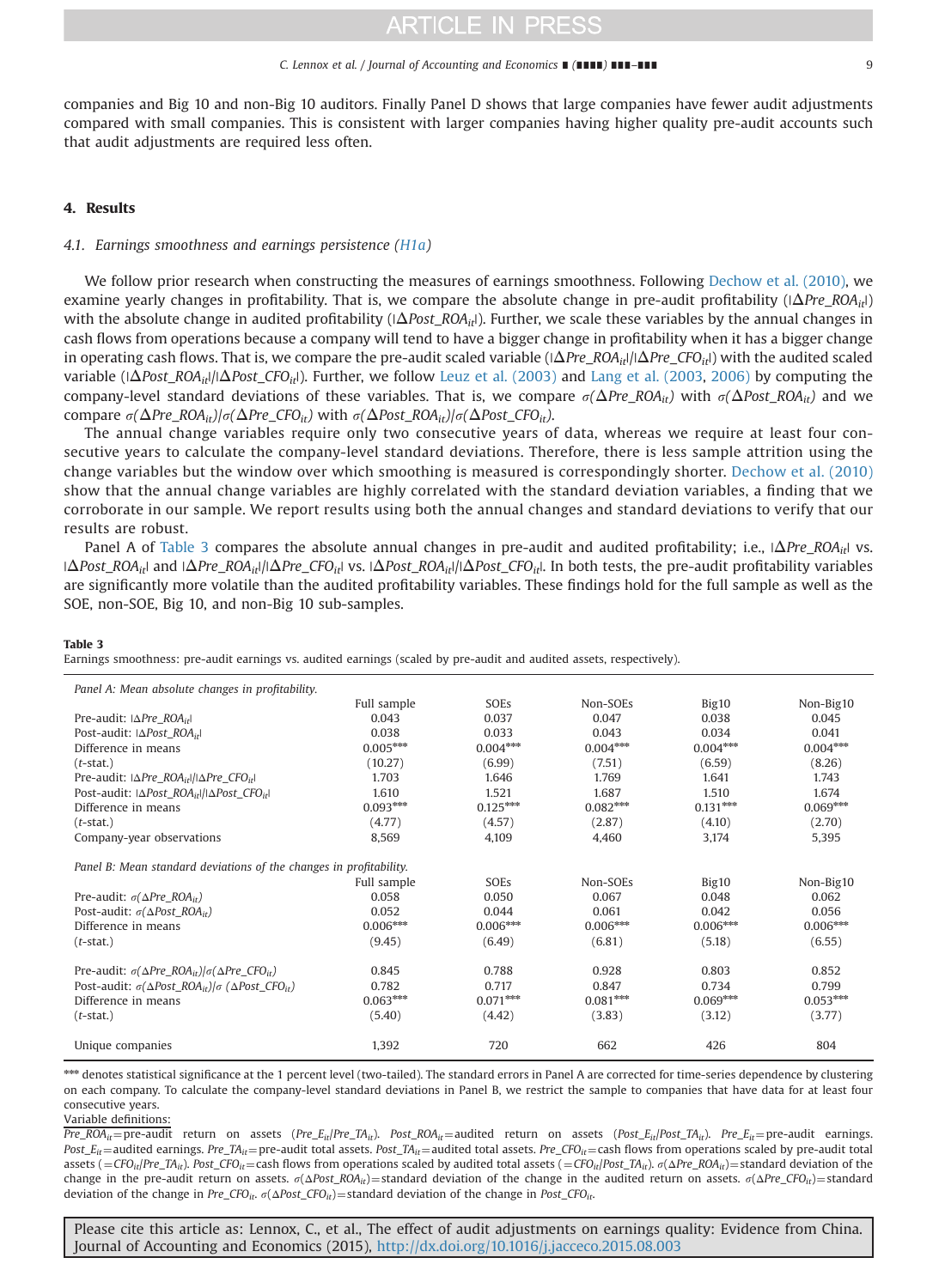#### 10 C. Lennox et al. / Journal of Accounting and Economics ∎ (∎∎∎∎) ∎∎∎–∎∎∎

#### Table 4

Earnings persistence: pre-audit earnings vs. audited earnings (scaled by pre-audit and audited assets, respectively).

| Estimating the earnings persistence model using pre-audit earnings: Pre_ROA <sub>it+1</sub> =a <sub>0</sub> +a <sub>1</sub> Pre_ROA <sub>it</sub> +e <sub>PRE, it</sub>    |              |              |              |                   |              |  |
|----------------------------------------------------------------------------------------------------------------------------------------------------------------------------|--------------|--------------|--------------|-------------------|--------------|--|
|                                                                                                                                                                            | Full sample  | <b>SOEs</b>  | Non-SOEs     | Big <sub>10</sub> | Non-Big10    |  |
|                                                                                                                                                                            | Coef.        | Coef.        | Coef.        | Coef.             | Coef.        |  |
|                                                                                                                                                                            | $(t$ -stat.) | $(t$ -stat.) | $(t$ -stat.) | $(t$ -stat.)      | $(t$ -stat.) |  |
| Constant $(a_0)$                                                                                                                                                           | $0.035***$   | $0.029***$   | $0.041***$   | $0.033***$        | $0.037***$   |  |
|                                                                                                                                                                            | (23.09)      | (13.59)      | (18.69)      | (11.69)           | (19.31)      |  |
| $Pre\_ROA_{it}(a_1)$                                                                                                                                                       | $0.333***$   | $0.388***$   | $0.295***$   | $0.366***$        | $0.317***$   |  |
|                                                                                                                                                                            | (14.31)      | (10.04)      | (10.22)      | (8.87)            | (11.46)      |  |
| Company-year observations                                                                                                                                                  | 8,569        | 4,109        | 4,460        | 3,174             | 5,395        |  |
| Adj. $R^2$                                                                                                                                                                 | 0.11         | 0.15         | 0.09         | 0.14              | 0.10         |  |
|                                                                                                                                                                            |              |              |              |                   |              |  |
| Estimating the earnings persistence model using post-audit earnings: Post_ROA <sub>it+1</sub> =b <sub>0</sub> +b <sub>1</sub> Post_ROA <sub>it</sub> +e <sub>post_it</sub> |              |              |              |                   |              |  |
|                                                                                                                                                                            | Full sample  | SOEs         | Non-SOEs     | Big10             | Non-Big10    |  |
|                                                                                                                                                                            | Coef.        | Coef.        | Coef.        | Coef.             | Coef.        |  |
| Constant $(b_0)$                                                                                                                                                           | $0.028***$   | $0.021***$   | $0.033***$   | $0.024***$        | $0.029***$   |  |
|                                                                                                                                                                            | (22.29)      | (11.65)      | (18.89)      | (10.47)           | (18.09)      |  |
| Post_RO $A_{it}$ ( $b_1$ )                                                                                                                                                 | $0.413***$   | $0.506***$   | $0.359***$   | $0.482***$        | $0.379***$   |  |
|                                                                                                                                                                            | (17.90)      | (13.16)      | (12.93)      | (12.00)           | (13.56)      |  |
| Company-year observations                                                                                                                                                  | 8,569        | 4,109        | 4,460        | 3,174             | 5,395        |  |
| Adj. $R^2$                                                                                                                                                                 | 0.18         | 0.26         | 0.14         | 0.25              | 0.15         |  |
|                                                                                                                                                                            |              |              |              |                   |              |  |
| Testing null hypothesis: $a_1 = b_1$ .                                                                                                                                     |              |              |              |                   |              |  |
| Chi <sup>2</sup>                                                                                                                                                           | 55.38        | 75.62        | 16.48        | 61.99             | 20.39        |  |
| $(p-Value)$                                                                                                                                                                | (< 0.001)    | ( < 0.001)   | (< 0.001)    | (< 0.001)         | (< 0.001)    |  |

\*\*\* denotes statistical significance at the 1 percent level (two-tailed). The standard errors are corrected for clustering on each company. The persistence models are restricted to companies that have data for at least two consecutive years.

Variable definitions:

 $Pre\_ROA_{it}$ = pre-audit return on assets (Pre\_E<sub>it</sub>/Pre\_TA<sub>it</sub>). Post\_ROA<sub>it</sub>=audited return on assets (Post\_E<sub>it</sub>/Post\_TA<sub>it</sub>). Pre\_E<sub>it</sub> = pre-audit earnings. Post\_ $E_{it}$  = audited earnings. Pre\_TA<sub>it</sub> = pre-audit total assets. Post\_TA<sub>it</sub> = audited total assets.

While Panel A measures volatility using annual changes, Panel B examines volatility using the company-level standard deviations; i.e.,  $\sigma(\Delta Pre\_ROA_{it})$  vs.  $\sigma(\Delta Post\_ROA_{it})$  and  $\sigma(\Delta Pre\_ROA_{it})/\sigma(\Delta Pre\_CFO_{it})$  vs.  $\sigma(\Delta Post\_ROA_{it})/\sigma(\Delta Post\_CFO_{it})$ . Once again, we find that earnings volatility is significantly greater in the pre-audit accounts than the audited accounts. Thus, the evidence clearly points toward the audited earnings being smoother than the pre-audit earnings.<sup>10</sup> This suggests that managerial misreporting creates time-series volatility in earnings and audit adjustments help to reduce the volatility by correcting the misreporting.

Next, we examine whether the pre-audit and audited profits exhibit significant differences in persistence. We estimate the following persistence models for pre-audit ROA and audited ROA:

 $Pre\_ROA_{it+1} = a_0 + a_1 Pre\_ROA_{it} + e_{PRE,it}$  $Post\_ROA_{it+1} = b_0 + b_1 Post\_ROA_{it} + e_{POST,it}$ 

The persistence coefficients are  $a_1$  and  $b_1$ , respectively. Table 4 shows that these two persistence coefficients are highly significant. More importantly, we find greater persistence for audited profits than pre-audit profits  $(a_1 < b_1)$ . The differences between the persistence coefficients are statistically significant in the full sample and each of the sub-samples (pvalue  $<$  0.001). These results indicate that audit adjustments help to improve the predictability of future earnings. They are also consistent with the evidence in [Table 3](#page-8-0) that audited earnings are less volatile than pre-audit earnings. In other words, audit adjustments reduce earnings volatility and increase earnings persistence.

## 4.2. Accrual quality ([H1b](#page-3-0))

Following [Dechow and Dichev \(2002\),](#page-16-0) we measure accrual quality by modelling accruals as a function of past, present, and future cash flows:

Pre\_Accruals<sub>it</sub> =  $a_0 + a_1$  Pre\_CFO<sub>it - 1</sub> +  $a_2$  Pre\_CFO<sub>it</sub> +  $a_3$  Pre\_CFO<sub>it+1</sub> +  $u_{PRE,ii}$ 

 $Post\_Accruals_{it} = b_0 + b_1\, Post\_CFO_{it-1} + b_2\, Post\_CFO_{it} + b_3\, Post\_CFO_{it+1} + u_{POST,it}$ 

The residuals ( $u_{PRE, it}$  and  $u_{POST, it}$ ) represent the estimation errors in pre-audit and audited accruals. If audit adjustments result in higher accrual quality, we would expect the residuals to be smaller and less volatile for audited accruals than pre-

<sup>&</sup>lt;sup>10</sup> In untabulated tests, we examine the standard deviations in the profitability levels variables; i.e.,  $\sigma(Pre\_ROA_{it})$  vs.  $\sigma(Post\_ROA_{it})$  and  $\sigma(Pre\_ROA_{it})$  $\sigma(Pre\_CFO_{it})$  vs.  $\sigma(Post\_RO_{it})/\sigma(Post\_CFO_{it})$ . Consistent with our tabulated results, these volatility variables are significantly smaller for the audited accounts than the pre-audit accounts.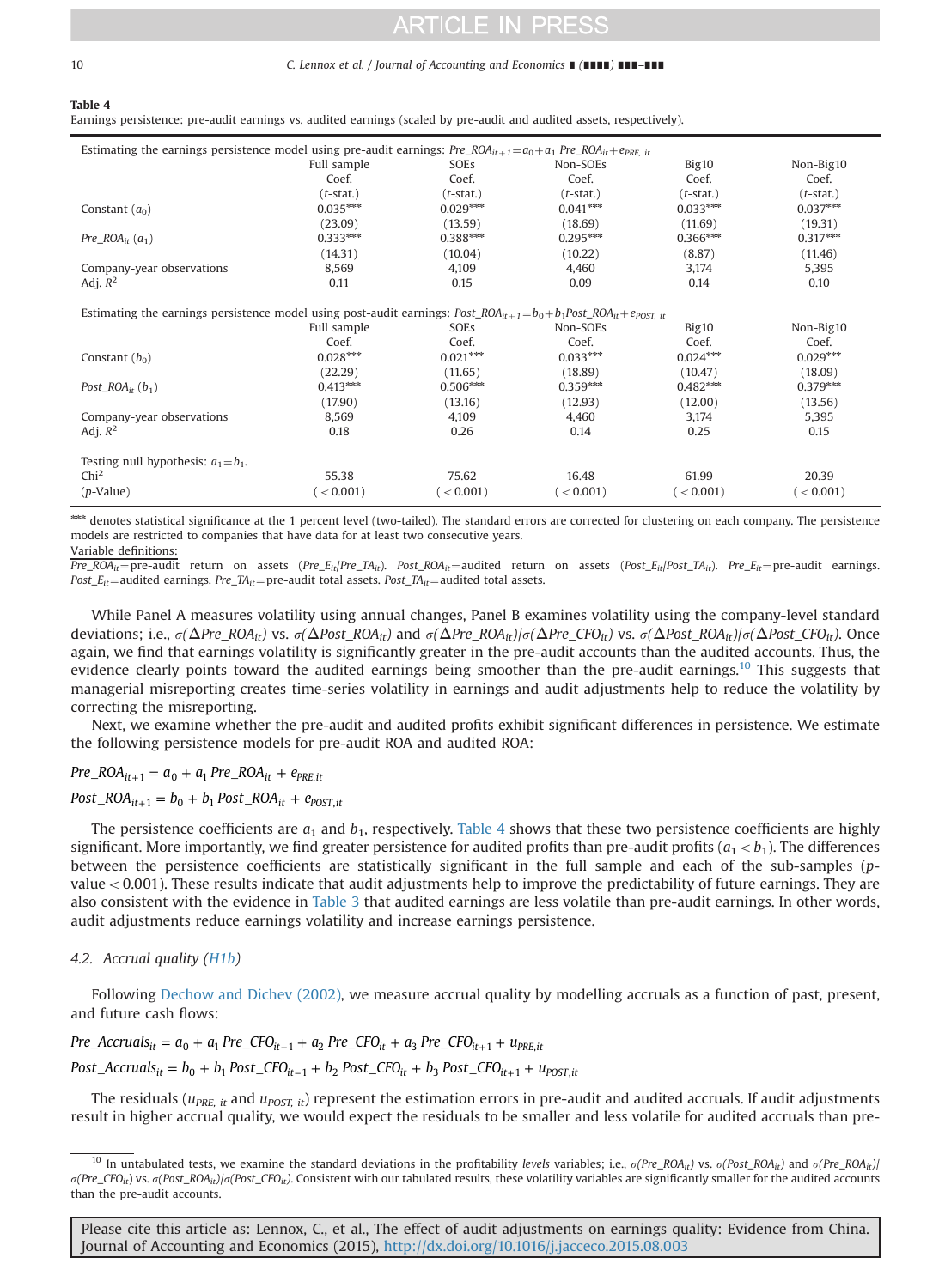#### C. Lennox et al. / Journal of Accounting and Economics ∎ (∎∎∎∎) ∎∎∎–∎∎∎ 11

#### Table 5

Accruals quality: pre-audit accruals vs. audited accruals (scaled by pre-audit and audited assets, respectively).

| Panel A: Estimating the Dechow and Dichev (2002) model using pre-audit accruals (dependent variable=Pre_Accrualsit).                |              |              |              |              |              |
|-------------------------------------------------------------------------------------------------------------------------------------|--------------|--------------|--------------|--------------|--------------|
|                                                                                                                                     | Full sample  | SOEs         | Non-SOEs     | Big10        | Non-Big10    |
|                                                                                                                                     | Coef.        | Coef.        | Coef.        | Coef.        | Coef.        |
|                                                                                                                                     | $(t$ -stat.) | $(t$ -stat.) | $(t$ -stat.) | $(t$ -stat.) | $(t$ -stat.) |
| Constant $(a_0)$                                                                                                                    | $0.030***$   | $0.018***$   | $0.040***$   | $0.029***$   | $0.031***$   |
|                                                                                                                                     | (15.12)      | (6.89)       | (14.17)      | (8.73)       | (12.03)      |
| Pre $CFO_{it-1}(a_1)$                                                                                                               | $0.150***$   | $0.166***$   | $0.143***$   | $0.135***$   | $0.154***$   |
|                                                                                                                                     | (9.04)       | (7.59)       | (5.91)       | (4.15)       | (7.86)       |
| $Pre_CFO_{it}(a_2)$                                                                                                                 | $-0.795***$  | $-0.723***$  | $-0.849***$  | $-0.716***$  | $-0.834***$  |
|                                                                                                                                     | $(-37.74)$   | $(-24.44)$   | $(-29.40)$   | $(-17.86)$   | $(-34.59)$   |
| $Pre\_CFO_{it+1}(a_3)$                                                                                                              | $0.083***$   | $0.078***$   | $0.088***$   | $0.075*$     | $0.085***$   |
|                                                                                                                                     | (4.19)       | (2.72)       | (3.28)       | (1.94)       | (3.64)       |
| Company-year observations                                                                                                           | 6,336        | 3,196        | 3,140        | 2,280        | 4,056        |
| Adj. $R^2$                                                                                                                          | 0.37         | 0.39         | 0.37         | 0.34         | 0.39         |
|                                                                                                                                     |              |              |              |              |              |
| Panel B: Estimating the Dechow and Dichev (2002) model using post-audit accruals (dependent variable=Post_Accruals <sub>it</sub> ). |              |              |              |              |              |
|                                                                                                                                     | Full sample  | SOEs         | Non-SOEs     | Big10        | Non-Big10    |
|                                                                                                                                     | Coef.        | Coef.        | Coef.        | Coef.        | Coef.        |
|                                                                                                                                     | $(t$ -stat.) | $(t$ -stat.) | $(t$ -stat.) | $(t$ -stat.) | $(t$ -stat.) |
| Constant $(b_0)$                                                                                                                    | $0.022***$   | $0.013***$   | $0.029***$   | $0.022***$   | $0.022***$   |
|                                                                                                                                     | (11.70)      | (5.25)       | (10.76)      | (7.03)       | (9.26)       |
| Post $CFO_{it-1}$ $(b_1)$                                                                                                           | $0.163***$   | $0.185***$   | $0.150***$   | $0.149***$   | $0.166***$   |
|                                                                                                                                     | (10.57)      | (9.05)       | (6.74)       | (5.11)       | (9.09)       |
| Post $CFO_{it}$ $(b_2)$                                                                                                             | $-0.762***$  | $-0.709***$  | $-0.800***$  | $-0.687***$  | $-0.798***$  |
|                                                                                                                                     | $(-41.07)$   | $(-27.44)$   | $(-31.02)$   | $(-20.34)$   | $(-38.26)$   |
| Post $CFO_{it+1}$ $(b_3)$                                                                                                           | $0.094***$   | $0.080***$   | $0.103***$   | $0.088**$    | $0.094***$   |
|                                                                                                                                     | (5.14)       | (2.99)       | (4.22)       | (2.44)       | (4.63)       |
| Company-year observations                                                                                                           | 6,336        | 3,196        | 3,140        | 2,280        | 4,056        |
| Adj. $R^2$                                                                                                                          | 0.38         | 0.40         | 0.37         | 0.35         | 0.40         |
|                                                                                                                                     |              |              |              |              |              |
| Panel C: Tests for differences in accrual quality between the pre-audit accruals and the post-audit accruals.                       |              |              |              |              |              |
| Mean absolute values of the accrual estimation errors.                                                                              |              |              |              |              |              |
|                                                                                                                                     | Full sample  | SOEs         | Non-SOEs     | Big10        | Non-Big10    |
| Pre-audit: lu <sub>PRE. it</sub> l                                                                                                  | 0.052        | 0.044        | 0.059        | 0.048        | 0.054        |
| Post-audit: $ u_{POST\_it} $                                                                                                        | 0.050        | 0.043        | 0.057        | 0.047        | 0.052        |

| PIC-ducil, $up_{RF_{it}}$                                  | <b>NUJU</b> | <u>v.v44</u> | บ.บวว      | <u>v.v40</u>      | <b>U.U.J4</b> |
|------------------------------------------------------------|-------------|--------------|------------|-------------------|---------------|
| Post-audit: $ u_{POST\_it} $                               | 0.050       | 0.043        | 0.057      | 0.047             | 0.052         |
| Difference in means                                        | $0.002***$  | 0.001        | $0.002***$ | 0.001             | $0.002***$    |
| $(t$ -stat.)                                               | (3.17)      | (1.52)       | (2.47)     | (0.91)            | (3.37)        |
| Company-year observations                                  | 6.336       | 3,196        | 3.140      | 2.280             | 4.056         |
| Mean standard deviations of the accrual estimation errors. |             |              |            |                   |               |
|                                                            | Full sample | <b>SOEs</b>  | Non-SOEs   | Big <sub>10</sub> | Non-Big10     |
| Pre-audit: $\sigma$ ( $u_{PRE, it}$ )                      | 0.052       | 0.041        | 0.063      | 0.040             | 0.053         |
| Post-audit: $\sigma$ ( $u_{POST\_it}$ )                    | 0.048       | 0.038        | 0.059      | 0.037             | 0.050         |
| Difference in means                                        | $0.004***$  | $0.003***$   | $0.004***$ | $0.003*$          | $0.003***$    |
| $(t$ -stat.)                                               | (3.69)      | (2.34)       | (3.07)     | (1.72)            | (2.60)        |
| Unique companies                                           | 982         | 540          | 436        | 285               | 542           |
|                                                            |             |              |            |                   |               |

\*\*\*, and \* denote statistical significance at the 1, 5, and 10 percent levels, respectively (two-tailed). The standard errors are corrected for clustering on each company. To calculate the company-level standard deviations in Panel C, we restrict the sample to companies that have data for at least four consecutive years.

Variable definitions:

Pre\_Accruals<sub>it</sub> = pre-audit accruals ( = Pre\_ROA<sub>it</sub>–Pre\_CFO<sub>it</sub>). Post\_Accruals<sub>it</sub> = audited accruals ( = Post\_ROA<sub>it</sub>–Post\_CFO<sub>it</sub>). Pre\_ROA<sub>it</sub> = pre-audit return on assets (Pre\_Eit|Pre\_TAit). Post\_ROA<sub>it</sub> = audited return on assets (Post\_Eit|Post\_TAit). Pre\_E<sub>it</sub> = pre-audit earnings. Post\_E<sub>it</sub> = audited earnings. Pre\_TA<sub>it</sub> = pre-audit total assets. Post\_TA<sub>it</sub> = audited total assets. Pre\_CFO<sub>it</sub> = cash flows from operations scaled by pre-audit total assets (=CFO<sub>it</sub>/Pre\_TA<sub>it</sub>). Post\_CFO<sub>it</sub> = cash flows from operations scaled by audited total assets (=CFO<sub>it</sub>/Post\_TA<sub>it</sub>). u<sub>PRE, it</sub>=residuals from regressing pre-audit accruals on past, current, and future cash flows.  $u_{POST, it}$  residuals from regressing audited accruals on past, current, and future cash flows.  $\sigma(u_{PRE, it})$  = standard deviation of  $u_{PRE, it}$ ,  $\sigma(u_{POST, it})$  = standard deviation of  $u_{POST, it}$ .

audit accruals. Following [Dechow et al. \(2010\)](#page-16-0), we examine both the absolute magnitudes of accrual estimation errors ( $|u_{PRE, it}|$  vs.  $|u_{POST, it}|$ ) and their standard deviations (i.e.,  $\sigma(u_{PRE, it})$  vs.  $\sigma(u_{POST, it})$ ).

The results for the [Dechow and Dichev \(2002\)](#page-16-0) models are reported in Panels A and B of Table 5. The results for the accrual estimation errors are shown in Panel C. The accrual estimation errors are smaller for the audited accruals than the pre-audit accruals. In the full sample, the mean value of  $|u_{POST, it}|$  is significantly smaller than the mean value of  $|u_{PRE, it}|$ . Likewise, the mean value of  $\sigma(u_{POST, it})$  is significantly smaller than the mean value of  $\sigma(u_{PRE, it})$ . These findings suggest that audit adjustments help to reduce the estimation errors in accruals.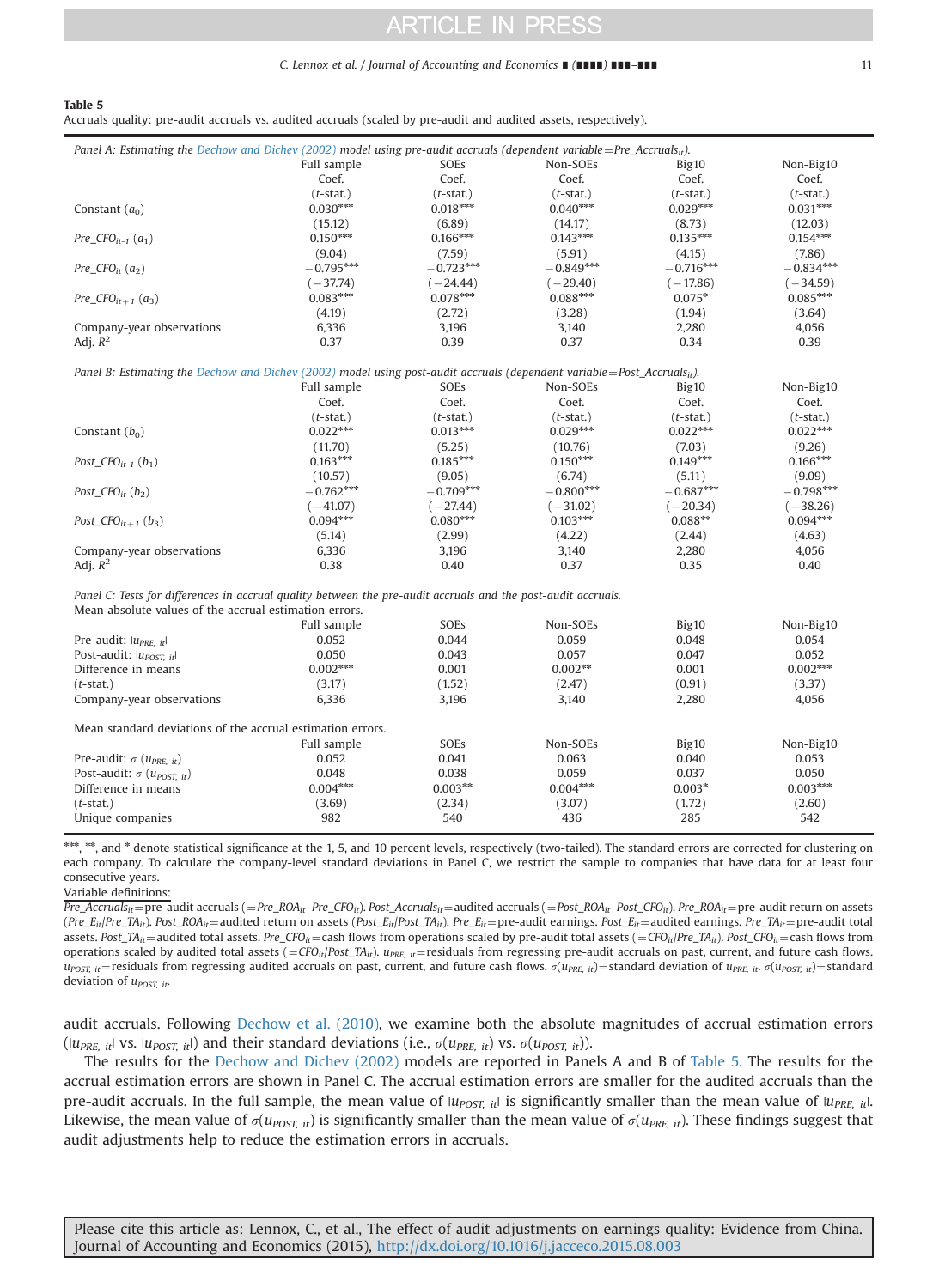#### 12 C. Lennox et al. / Journal of Accounting and Economics ∎ (∎∎∎∎) ∎∎∎–∎∎∎

## 4.3. Signed accruals and absolute accruals (H2a, H2b, H2c)

In this section, we examine the effect of audit adjustments on signed and absolute net accruals. The results are reported in Table 6. Panel A shows that the pre-audit signed accruals are significantly larger than the audited signed accruals. Panel B shows that the pre-audit absolute accruals are significantly larger than the audited absolute accruals. Therefore, audit adjustments result in smaller signed net accruals and smaller absolute net accruals. More importantly, Panels A and B show that audit adjustments have a larger negative impact on signed accruals than absolute accruals. For example, in the full sample the difference between Pre\_Accruals<sub>it</sub> and Post\_Accruals<sub>it</sub> is 0.005, whereas the difference between *|Pre\_Accruals<sub>it</sub>*| and  $|Post\_Accruals_{it}|$  is only 0.002. To explain why audit adjustments have a larger negative impact on the signed accruals than the absolute accruals, we now turn to [H2a and H2b](#page-4-0).

First, we test [H2a](#page-4-0) which predicts that the frequency of having positive pre-audit accruals together with negative audited accruals is higher than the frequency of having negative pre-audit accruals together with positive audited accruals. In other words, an audit adjustment is more likely to change the sign of net accruals from positive to negative than from negative to positive. The results for [H2a](#page-4-0) are shown in Panel C of Table 6. In the full sample, the signs switch from positive to negative in 1.8% of audits whereas the signs switch from negative to positive in only 1.3% of audits. The difference between these

#### Table 6

Signed accruals and absolute accruals: pre-audit accruals vs. audited accruals (scaled by pre-audit and audited assets, respectively).

| Panel A: The mean values of signed accruals.                                               |             |            |             |             |             |
|--------------------------------------------------------------------------------------------|-------------|------------|-------------|-------------|-------------|
|                                                                                            | Full sample | SOEs       | Non-SOEs    | Big10       | Non-Big10   |
| Pre-audit signed accruals: Pre_Accruals <sub>it</sub>                                      | 0.009       | $-0.006$   | 0.020       | 0.008       | 0.009       |
| Post-audit signed accruals: Post_Accruals <sub>it</sub>                                    | 0.004       | $-0.009$   | 0.014       | 0.004       | 0.003       |
| Difference in means                                                                        | $0.005***$  | $0.003***$ | $0.006***$  | $0.004***$  | $0.006***$  |
| $(t$ -stat.)                                                                               | (10.50)     | (4.75)     | (9.58)      | (5.78)      | (9.03)      |
| Company-year observations                                                                  | 11,486      | 5,202      | 6,284       | 3,906       | 7,580       |
| Panel B: The mean values of absolute accruals.                                             |             |            |             |             |             |
|                                                                                            | Full sample | SOEs       | Non-SOEs    | Big10       | Non-Big10   |
| Pre-audit absolute accruals: IPre Accruals <sub>it</sub> l                                 | 0.071       | 0.061      | 0.079       | 0.065       | 0.074       |
| Post-audit absolute accruals: IPost Accruals <sub>it</sub>                                 | 0.069       | 0.060      | 0.076       | 0.063       | 0.072       |
| Difference in means                                                                        | $0.002***$  | $0.001**$  | $0.003***$  | $0.002**$   | $0.002***$  |
| $(t$ -stat.)                                                                               | (5.39)      | (2.04)     | (5.27)      | (2.23)      | (5.08)      |
| Company-year observations                                                                  | 11,486      | 5,202      | 6,284       | 3,906       | 7.580       |
| Panel C: The frequencies of sign changes for pre-audit accruals and audited accruals, H2a. |             |            |             |             |             |
|                                                                                            | Full sample | SOEs       | Non-SOEs    | Big10       | Non-Big10   |
| Pre_Accruals <sub>it</sub> > 0 & Post_Accruals <sub>it</sub> < 0                           | 0.018       | 0.014      | 0.021       | 0.017       | 0.018       |
| Pre_Accruals <sub>it</sub> < 0 & Post_Accruals <sub>it</sub> > 0                           | 0.013       | 0.018      | 0.009       | 0.022       | 0.008       |
| Difference in frequencies                                                                  | $0.005***$  | $-0.004$   | $0.012***$  | $-0.005$    | $0.010***$  |
| $(z-stat.)$                                                                                | (2.21)      | $(-0.89)$  | (5.02)      | $(-1.07)$   | (5.10)      |
| Company-year observations                                                                  | 11,486      | 5,202      | 6,284       | 3,906       | 7,580       |
| Panel D: The mean absolute values of negative accruals, H2b.                               |             |            |             |             |             |
|                                                                                            | Full sample | SOEs       | Non-SOEs    | Big10       | Non-Big10   |
| Pre-audit: IPre Accruals <sub>it</sub> l                                                   | 0.067       | 0.061      | 0.074       | 0.060       | 0.071       |
| Post-audit: IPost Accrualsit                                                               | 0.069       | 0.062      | 0.077       | 0.062       | 0.073       |
| Difference in means                                                                        | $-0.002***$ | $-0.001**$ | $-0.003***$ | $-0.002***$ | $-0.002***$ |
| $(t$ -stat.)                                                                               | $(-5.00)$   | $(-2.56)$  | $(-4.41)$   | $(-3.81)$   | $(-3.68)$   |
| Company-year observations                                                                  | 5,317       | 2,829      | 2,488       | 1,833       | 3,484       |
| Panel E: The mean absolute values of positive accruals, H2c,                               |             |            |             |             |             |
|                                                                                            | Full sample | SOEs       | Non-SOEs    | Big10       | Non-Big10   |
| Pre-audit: IPre_Accruals <sub>it</sub> l                                                   | 0.077       | 0.063      | 0.086       | 0.073       | 0.079       |
| Post-audit: IPost Accrualsit                                                               | 0.071       | 0.059      | 0.078       | 0.067       | 0.073       |
| Difference in means                                                                        | $0.006***$  | $0.004***$ | $0.008***$  | $0.006***$  | $0.006***$  |
| $(t$ -stat.)                                                                               | (10.74)     | (5.21)     | (9.44)      | (5.69)      | (9.37)      |
| Company-year observations                                                                  | 5,817       | 2,206      | 3,611       | 1,922       | 3,895       |

\*\*\* and \*\* denote statistical significance at the 1 and 5 percent levels, respectively (two-tailed). The standard errors are corrected for clustering on each company. The samples in Panel D comprise company-year observations in which pre-audit accruals and audited accruals are both negative (i.e.,  $Pre\_Accvals_{it} < 0$  & Post\_Accruals<sub>it</sub> < 0). The samples in Panel E comprise company-year observations in which pre-audit accruals and audited accruals are both positive (i.e., Pre\_Accruals<sub>it</sub> > 0 & Post\_Accruals<sub>it</sub> > 0).

Variable definitions:

 $Pre\_Accruals_{it}$  = pre-audit accruals ( = Pre\_ROA<sub>it</sub>–Pre\_CFO<sub>it</sub>). Post\_Accruals<sub>it</sub> = audited accruals ( = Post\_ROA<sub>it</sub>–Post\_CFO<sub>it</sub>). Pre\_ROA<sub>it</sub> = pre-audit return on assets (Pre\_E<sub>it</sub>/Pre\_TA<sub>it</sub>). Post\_ROA<sub>it</sub> = audited return on assets (Post\_E<sub>it</sub>/Post\_TA<sub>it</sub>). Pre\_CFO<sub>it</sub> = cash flows from operations scaled by pre-audit total assets (=CFO<sub>it</sub>/ Pre\_TA<sub>it</sub>). Post\_CFO<sub>it</sub> = cash flows from operations scaled by audited total assets (=CFO<sub>it</sub>/Post\_TA<sub>it</sub>). Pre\_ $E_{it}$  = pre-audit earnings. Post\_ $E_{it}$  = audited earnings.  $Pre\_TA_{it}$ = pre-audit total assets.  $Post\_TA_{it}$  = audited total assets.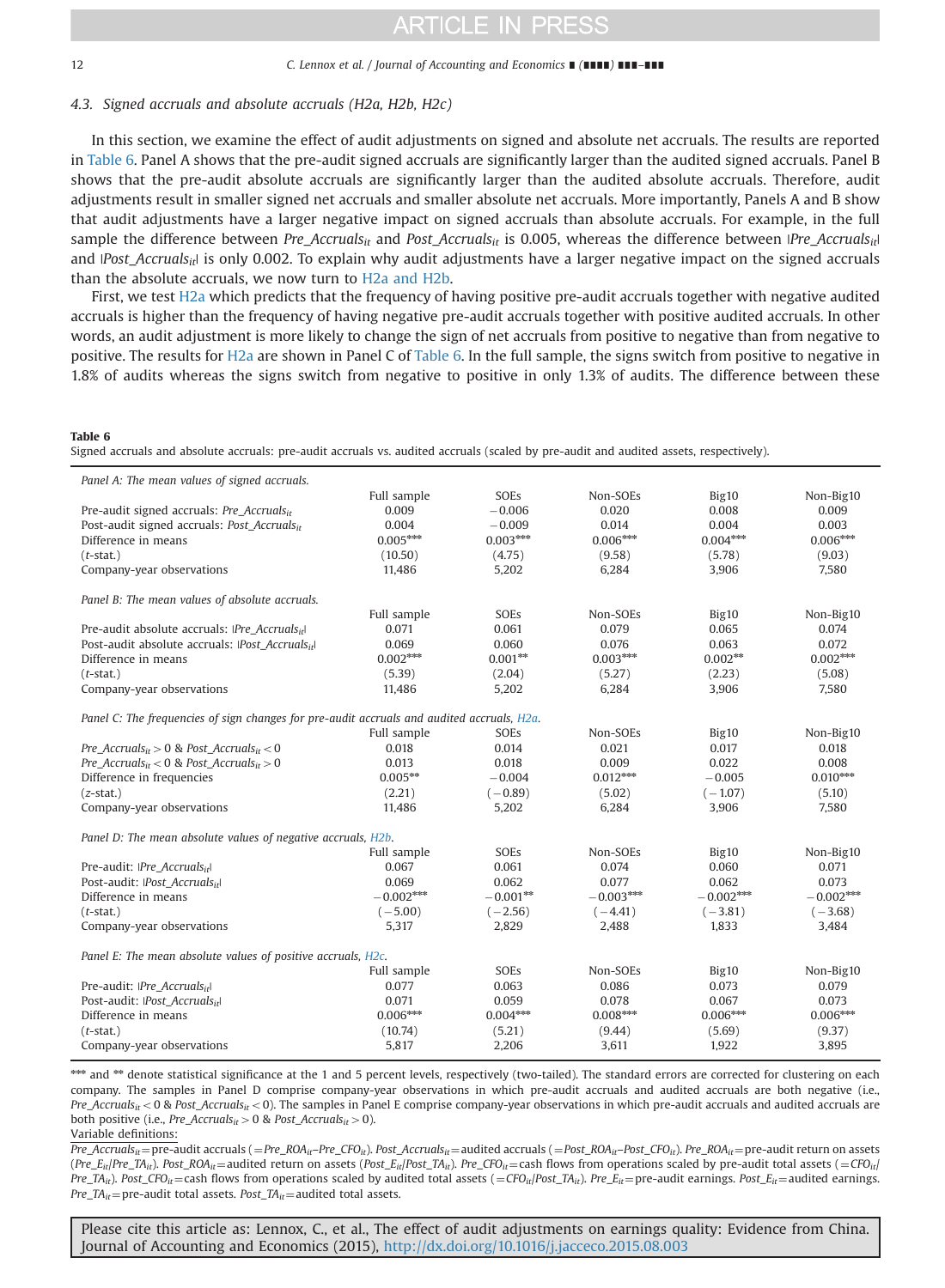#### C. Lennox et al. / Journal of Accounting and Economics ∎ (∎∎∎∎) ∎∎∎–∎∎∎ 13

frequencies is statistically significant. The effect of sign switches is fully captured in signed accruals but not in absolute accruals. This is the first reason why audit adjustments affect signed accruals more than they affect absolute accruals.

Next, we test [H2b](#page-4-0) by examining how audit adjustments affect negative net accruals. We do not make a signed prediction for [H2b](#page-4-0) because there are two possible outcomes. On one hand, an audit adjustment may increase the magnitude of negative accruals (e.g., a conservative auditor may require a larger write-off than management had booked in the pre-audit financials). On the other hand, an audit adjustment may reduce the magnitude of negative accruals (e.g., the auditor may reverse the effects of income-decreasing earnings management). To distinguish this test from the sign switching test in [H2a](#page-4-0), we restrict the sample to observations where the pre-audit and audited net accruals are both negative (i.e., there are no sign changes in this sample). Panel D shows that the negative accruals are smaller in magnitude in the pre-audit accounts compared with the audited accounts (e.g., 0.067 vs. 0.069 in the full sample). The differences between pre-audit and audited negative accruals have the same sign and are statistically significant in each sub-sample, indicating that audit adjustments have a positive impact on the absolute magnitude of negative accruals. In other words, negative accruals tend to be larger in the audited accounts than the pre-audit accounts because audit adjustments usually have a conservative impact on earnings even when pre-audit accruals are negative. This is the second reason why audit adjustments have a larger negative impact on signed accruals than absolute accruals.

Finally, we test [H2c](#page-4-0) which predicts smaller positive net accruals in the audited accounts than the pre-audit accounts. To distinguish this test from [H2a](#page-4-0), the sample comprises observations where the pre-audit and audited net accruals are both positive. Consistent with [H2c,](#page-4-0) Panel E shows that the positive net total accruals are larger in the pre-audit accounts than the audited accounts (e.g., 0.077 vs. 0.071 in the full sample). Moreover, the differences between the pre-audit and audited positive accruals are highly significant in the full sample and each sub-sample. Hence, audit adjustments have a conservative impact on both positive and negative net accruals, which means that audit adjustments affect signed accruals more than they affect absolute accruals.

## 4.4. Small profits and small losses [\(H3\)](#page-5-0)

Prior studies sometimes use benchmark beating to gauge the impact of auditing on reported earnings. Two benchmarks have been used: (i) zero earnings, and (ii) analysts' earnings forecasts. We focus on the zero earnings threshold for two reasons. First, Chinese Auditing Standard (CAS) No. 10 does not state that meeting/beating analysts' forecasts is something that auditors need to consider when determining whether a misstatement is material, whereas CAS No. 10 does state that a misstatement should be considered material if it converts a loss into a profit. Second, audit firms are required to report pretax earnings to the MOF but analysts rarely issue forecasts of pre-tax earnings.

We therefore focus on the discontinuity in the earnings distribution around zero. Specifically, we examine whether the audited earnings exhibit lower frequencies of small profits and higher frequencies of small losses compared with the preaudit earnings ([H3\)](#page-5-0). These results would be expected if auditing mitigates the tendency of companies to avoid reporting losses, which is the maintained assumption of many auditing researchers including studies of China [\(Chen et al., 2001;](#page-16-0) [Gul](#page-17-0) [et al., 2013](#page-17-0)).

[Fig. 1](#page-13-0) presents histograms for the pre-audit return on assets (Pre\_ROA<sub>it</sub>) and the audited return on assets (Post\_ROA<sub>it</sub>). We find large discontinuities around zero in both distributions, but the discontinuities are not noticeably different between the pre-audit and audited distributions. This is inconsistent with auditors requiring adjustments in order to reduce the incidence of loss avoidance.<sup>11</sup>

[Table 7](#page-14-0) provides formal statistical tests on the relative frequencies of small profits and small losses in the Pre $_1$ ROA<sub>it</sub> and Post\_ROA<sub>it</sub> distributions. Panel A uses cut-offs of 0.01 and  $-0.01$  to define small profits and small losses, respectively; panel B uses cut-offs of  $+0.005$  and  $-0.005$ ; panel C uses  $+0.02$  and  $-0.02$ . In each panel, the frequency of small profits is slightly higher for audited profits than pre-audit profits. This is opposite to what would be expected if auditors reduce the tendency of companies to report small profits. Instead, it is consistent with more companies reporting small profits in their audited accounts because audit adjustments cause more companies to report small (but still positive) profits. In other words, there are downward adjustments at all levels of pre-audit profits, and these downward adjustments shift the entire earnings distribution to the left.

Further, Panels A to C show that the frequency of small pre-audit losses is slightly higher than the frequency of small audited losses. Again, this is opposite to what would be expected if auditors are forcing companies to report small losses instead of small profits. Instead, it is consistent with companies reporting larger losses in their audited accounts than in their pre-audit accounts because the downward audit adjustments increase the magnitude of the reported losses.

Finally, Panel D tests for a difference in the overall frequencies of losses versus profits. It shows that losses are reported more often in the audited financial statements than the pre-audit financial statements (e.g., 9.6% versus 9.3% in the full sample). This is consistent with [Table 2](#page-7-0) Panel A, which shows that audit adjustments usually reduce reported earnings. These downward adjustments make it more likely that a company reports losses in its audited financial statements. Overall,

<sup>11</sup> In an untabulated test we scale pre-audit earnings per share and audited earnings per share by the opening stock price. Again, we find large discontinuities around zero in both distributions but the discontinuities are not significantly different. We also find similar results when the earnings per share variables are not scaled by the opening stock price.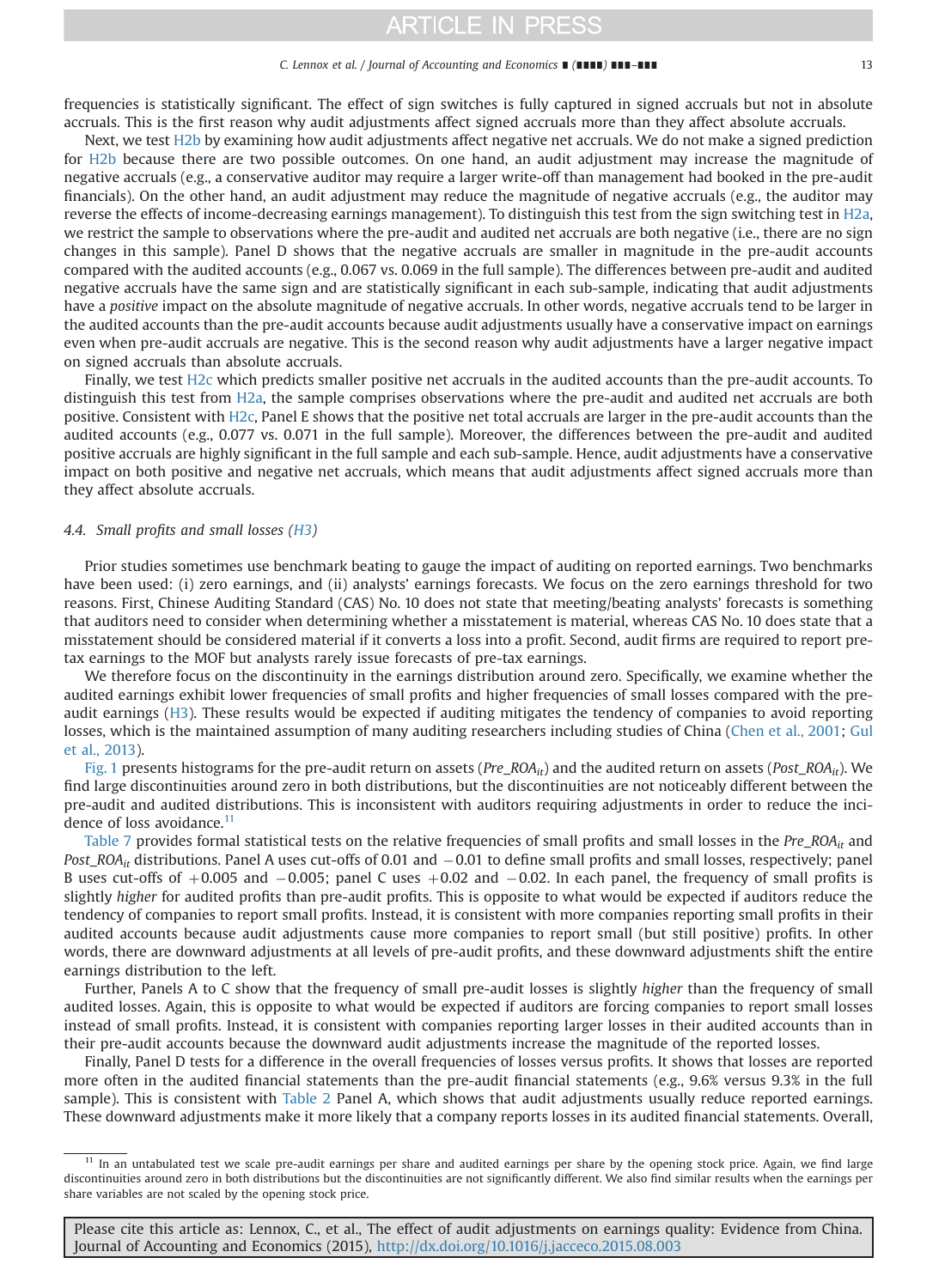<span id="page-13-0"></span>14 C. Lennox et al. / Journal of Accounting and Economics ∎ (∎∎∎∎) ∎∎∎–∎∎∎



Fig. 1. Discontinuities in the pre-audit and the audited return on assets distributions.  $(N=11,486$  company-year observations).

[Table 7](#page-14-0) and Fig. 1 show that audit adjustments reduce earnings but do not reduce the magnitude of the discontinuity in the earnings distribution around zero.

[Table 8](#page-15-0) provides further evidence on audit adjustments by reporting a transition matrix for the Pre\_ROA<sub>it</sub> and Post\_ROA<sub>it</sub> distributions. It shows there are only 56 observations (0.5% of the sample) where companies move from a pre-audit loss to a post-audit profit, while there are only 96 observations (0.8% of the sample) where companies move from a pre-audit profit to a post-audit loss. This confirms that transitions from profit to loss (or loss to profit) during the course of a year-end audit are rare. Further, [Table 8](#page-15-0) shows that audit adjustments have little impact on the incidence of small positive profits. For example, there are only 38 observations (0.3% of the sample) where pre-audit ROA is between 0% and 1% and audited ROA is negative. This suggests that the small pre-audit profit group is not a dominant place where auditors focus their attention when making downward adjustments. Instead, downward adjustments occur at all areas of the earnings distribution. Therefore, downward adjustments shift the entire earnings distribution to the left but have little impact on the magnitude of the earnings discontinuity around zero.

There are various explanations for these findings. One is that the discontinuity in the earnings distribution may not be a reliable indicator of earnings management. If the discontinuity does not capture earnings management, we would not expect auditors to focus their downward adjustments on companies that have small pre-audit profits. Further, even if the discontinuity does reliably capture earnings management, auditors may do little to prevent this form of earnings management. For example, the discontinuity may be attributable to real earnings management decisions, which audit adjustments are unlikely to affect. Another possibility is that the zero earnings benchmark is so important to the managers of Chinese companies that auditors are reluctant to require any audit adjustments that would change the sign of earnings.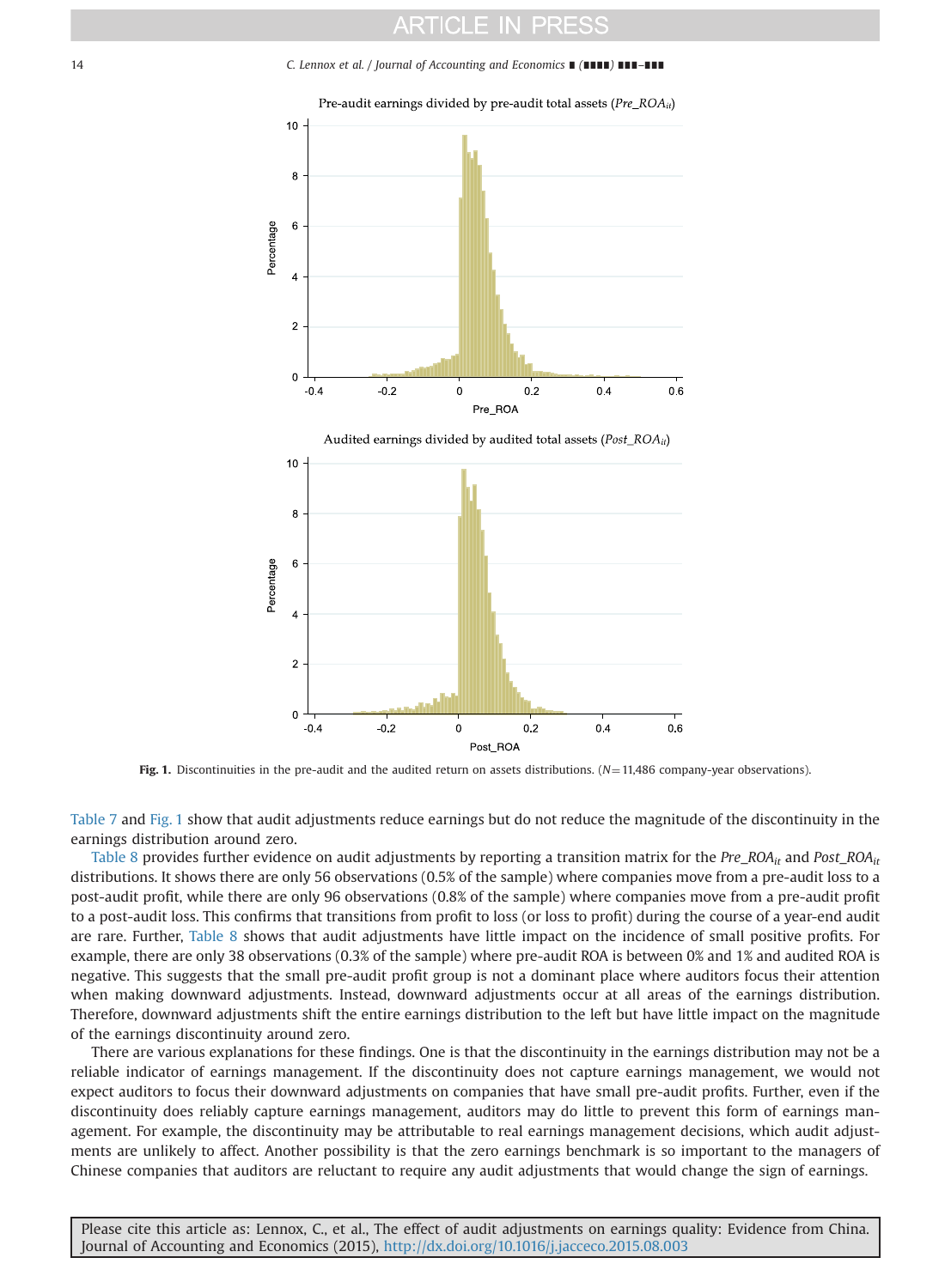#### C. Lennox et al. / Journal of Accounting and Economics ∎ (∎∎∎∎) ∎∎∎–∎∎∎ 15

<span id="page-14-0"></span>

|--|--|--|--|

Discontinuities in the earnings distributions: pre-audit ROA vs. audited ROA.

| Panel A: The frequencies of small profits (ROA $\in$ [0, 0.01]) and small losses (ROA $\in$ [-0.01,0])   |                                    |                |             |             |                |  |
|----------------------------------------------------------------------------------------------------------|------------------------------------|----------------|-------------|-------------|----------------|--|
|                                                                                                          | Full sample                        | SOEs           | Non-SOEs    | Big10       | Non-Big10      |  |
| Small pre-audit profits: $Pre\_ROA_{ir} \in [0, 0.01]$                                                   | 0.070                              | 0.089          | 0.054       | 0.071       | 0.069          |  |
| Small post-audit profits: Post_ROA <sub>it</sub> $\in$ [0, 0.01]                                         | 0.077                              | 0.099          | 0.059       | 0.075       | 0.078          |  |
| Difference in frequencies                                                                                | $-0.007^{\mbox{\tiny{kpt}}\times}$ | $-0.010***$    | $-0.005**$  | $-0.004$    | $-0.009***$    |  |
| $(z-stat.)$                                                                                              | $(-4.52)$                          | $(-3.86)$      | $(-2.51)$   | $(-1.19)$   | $(-4.59)$      |  |
| Small pre-audit losses: Pre_ROA <sub>it</sub> $\in$ [-0.01, 0)                                           | 0.009                              | 0.008          | 0.010       | 0.007       | 0.009          |  |
| Small post-audit losses: Post_ROA <sub>it</sub> $\in$ [-0.01, 0)                                         | 0.007                              | 0.008          | 0.007       | 0.007       | 0.007          |  |
| Difference in frequencies                                                                                | $0.002*$                           | 0.000          | $0.003**$   | 0.000       | $0.002*$       |  |
| $(z-stat.)$                                                                                              | (1.83)                             | (0.00)         | (2.50)      | (0.23)      | (1.91)         |  |
| Company-year observations                                                                                | 11,486                             | 5,202<br>6,284 |             |             | 3,906<br>7,580 |  |
| Panel B: The frequencies of small profits (ROA $\in$ [0, 0.005]) and small losses (ROA $\in$ [-0.005,0)) |                                    |                |             |             |                |  |
|                                                                                                          | Full sample                        | SOEs           | Non-SOEs    | Big10       | Non-Big10      |  |
| Small pre-audit profits: Pre_ROA <sub>it</sub> $\in$ [0, 0.005]                                          | 0.027                              | 0.035          | 0.021       | 0.030       | 0.026          |  |
| Small post-audit profits: Post_ROA <sub>it</sub> $\in$ [0, 0.005]                                        | 0.029                              | 0.039          | 0.021       | 0.030       | 0.029          |  |
| Difference in frequencies                                                                                | $-0.002$                           | $-0.004**$     | 0.000       | 0.000       | $-0.003*$      |  |
| $(z$ -stat.)                                                                                             | $(-1.58)$                          | $(-2.13)$      | $(-0.10)$   | (0.00)      | $(-1.89)$      |  |
| Small pre-audit losses: $Pre\_ROA_{it} \in ]-0.005, 0)$                                                  | 0.005                              | 0.005          | 0.005       | 0.004       | 0.006          |  |
| Small post-audit losses: Post_ROA <sub>it</sub> $\in$ [-0.005, 0)                                        | 0.004                              | 0.005          | 0.003       | 0.005       | 0.004          |  |
| Difference in frequencies                                                                                | $0.001*$                           | 0.000          | $0.002**$   | $-0.001$    | $0.002**$      |  |
| $(z$ -stat.)                                                                                             | (1.81)                             | (0.36)         | (2.19)      | $(-0.84)$   | (2.41)         |  |
| Company-year observations                                                                                | 11,486                             | 5,202          | 6,284       | 3,906       | 7,580          |  |
| Panel C: The frequencies of small profits (ROA $\in$ [0, 0.02]) and small losses (ROA $\in$ $-$ 0.02,0)) |                                    |                |             |             |                |  |
|                                                                                                          | Full sample                        | SOEs           | Non-SOEs    | Big10       | Non-Big10      |  |
| Small pre-audit profits: Pre $ROA_{it} \in [0, 0.02]$                                                    | 0.164                              | 0.198          | 0.136       | 0.167       | 0.162          |  |
| Small post-audit profits: Post_ROA <sub>it</sub> $\in$ [0, 0.02]                                         | 0.173                              | 0.207          | 0.143       | 0.176       | 0.171          |  |
| Difference in frequencies                                                                                | $-0.009***$                        | $-0.009***$    | $-0.007***$ | $-0.009***$ | $-0.009***$    |  |
| $(z-stat.)$                                                                                              | $(-4.83)$                          | $(-3.23)$      | $(-3.60)$   | $(-2.82)$   | $(-3.95)$      |  |
| Small pre-audit losses: Pre $ROA_{ir} \in [-0.02, 0)$                                                    | 0.017                              | 0.018          | 0.016       | 0.015       | 0.018          |  |
| Small post-audit losses: Post_ROA <sub>it</sub> $\in$ [-0.02, 0)                                         | 0.015                              | 0.018          | 0.013       | 0.014       | 0.016          |  |
| Difference in frequencies                                                                                | $0.002*$                           | 0.000          | $0.003**$   | 0.001       | $0.002*$       |  |
| $(z-stat.)$                                                                                              | (1.72)                             | (0.13)         | (2.12)      | (0.54)      | (1.65)         |  |
| Company-year observations                                                                                | 11,486                             | 5,202          | 6,284       | 3,906       | 7,580          |  |
| Panel D: The frequencies of losses ( $ROA < 0$ )                                                         |                                    |                |             |             |                |  |
|                                                                                                          | Full sample                        | SOEs           | Non-SOEs    | Big10       | Non-Big10      |  |
| Pre-audit losses: Pre_ROA <sub>it</sub> < 0                                                              | 0.093                              | 0.090          | 0.095       | 0.079       | 0.100          |  |
| Post-audit losses: Post_ROA <sub>it</sub> < 0                                                            | 0.096                              | 0.095          | 0.097       | 0.083       | 0.103          |  |
| Difference in frequencies                                                                                | $-0.003***$                        | $-0.005***$    | $-0.002*$   | $-0.004***$ | $-0.003***$    |  |
| $(z-stat.)$                                                                                              | $(-3.30)$                          | $(-2.85)$      | $(-1.93)$   | $(-2.48)$   | $(-2.27)$      |  |
| Company-year observations                                                                                | 11,486                             | 5,202          | 6,284       | 3,906       | 7,580          |  |

\*\*\*, \*\* and \* denote statistical significance at the 1, 5 and 10 percent levels, respectively (two-tailed). The standard errors are corrected for clustering on each company.

Variable definitions:

 $Pre\_ROA_{it}$ =pre-audit return on assets (Pre\_E<sub>it</sub>/Pre\_TA<sub>it</sub>). Post\_ROA<sub>it</sub> = audited return on assets (Post\_E<sub>it</sub>/Post\_TA<sub>it</sub>). Pre\_E<sub>it</sub> =pre-audit earnings. Post\_E<sub>it</sub> = audited earnings. Pre\_TA<sub>it</sub> = pre-audit total assets. Post\_TA<sub>it</sub> = audited total assets.

#### 5. Supplementary analysis

Between 2006 and 2011 audit firms reported the pre-audit and audited values of pre-tax earnings and total assets but they did not report other financial statement items to the MOF. In 2012 audit firms began reporting the pre-audit and audited values of total liabilities and shareholders' equity as well. These new data allow us to investigate how audit adjustments affect the balance sheet as well as the income statement.

Using the 2012 data, we find the mean adjustment to total assets is RMB  $-54.2$  million, the mean adjustment to total liabilities is RMB  $-25.0$  million, and the mean adjustment to shareholder equity is RMB  $-29.2$  million. Therefore, audit adjustments have a large negative effect on balance sheet accounts as well as pre-tax earnings. The mean adjustment to pretax earnings during 2012 is RMB  $-21.2$  million, which is somewhat smaller than the mean adjustment of RMB  $-29.2$ million to shareholder equity. There are three reasons for the difference (i.e., RMB  $-21.2$  million vs. RMB  $-29.2$  million). First, any adjustments to the tax expense would affect shareholder equity but not pre-tax earnings. Second, any adjustments to the capital surplus account would not affect pre-tax earnings. Third, an audit in year  $t$  can reveal an earnings misstatement pertaining to a prior fiscal year. In such cases, accounting standards require adjustments to past earnings which are reflected in an adjustment to opening-period retained earnings rather than current-period earnings. Unfortunately, we cannot quantify the relative importance of these three factors because audit firms are not required to disclose the adjustments to these individual accounts.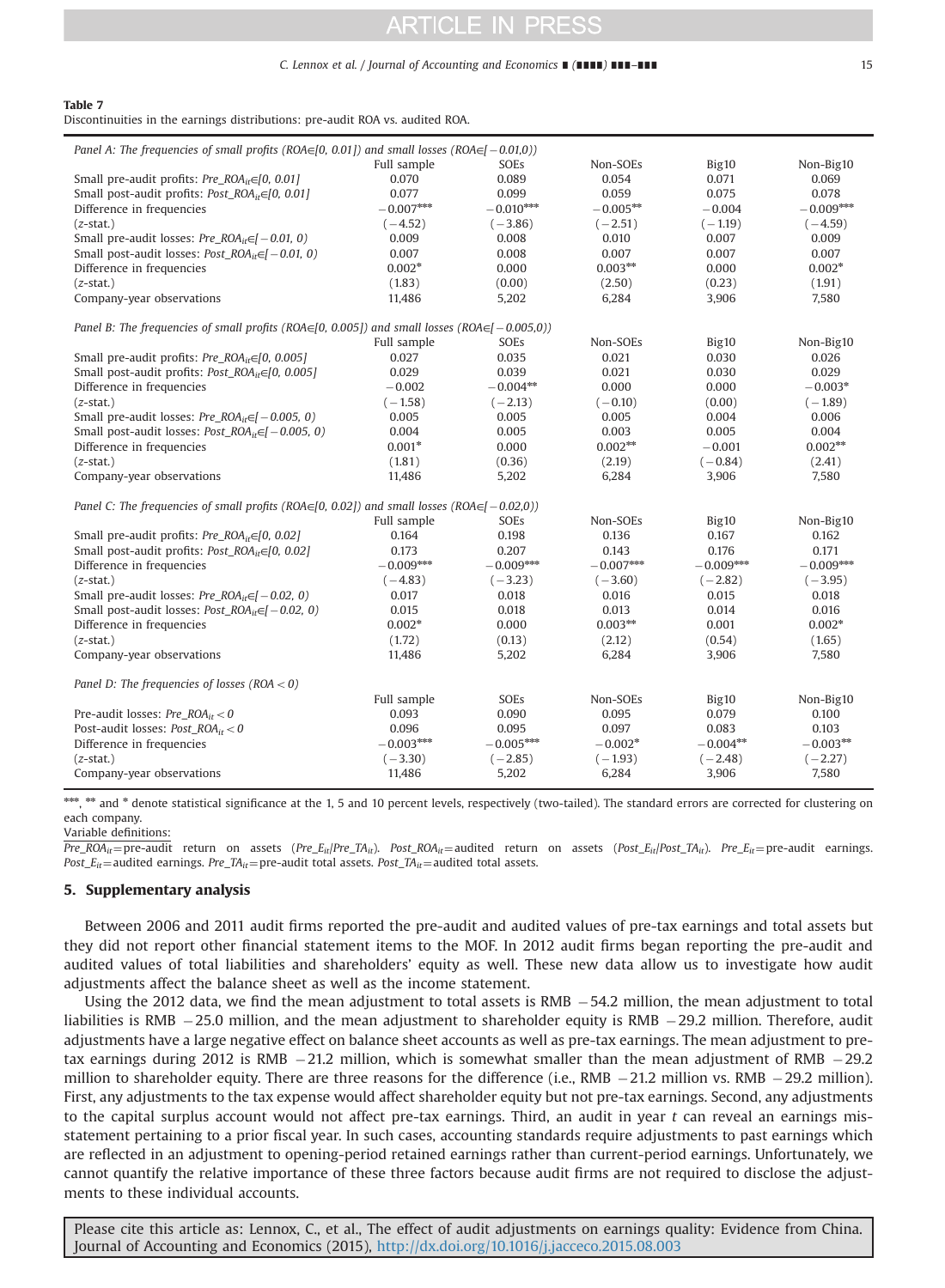C. Lennox et al. / Journal of Accounting and Economics

∎ (∎∎∎∎) ∎∎∎–

<span id="page-15-0"></span>A transition matrix of profit and loss observations for pre-audit ROA and audited ROA  $(N=11,486$  company-year observations).

|                                                                      |                    | Post-audit ROA ( <i>Post ROA</i> <sub>it</sub> ) |                  |                 |                 |                  |                  |                    |        |  |  |
|----------------------------------------------------------------------|--------------------|--------------------------------------------------|------------------|-----------------|-----------------|------------------|------------------|--------------------|--------|--|--|
|                                                                      | $(-\infty, -0.03]$ | $(-0.03, -0.02]$                                 | $(-0.02, -0.01]$ | $(-0.01, 0.00)$ | $[0.00, +0.01]$ | $(+0.01, +0.02]$ | $(+0.02, +0.03]$ | $(+0.03, +\infty)$ | Totals |  |  |
| Pre-audit ROA ( <i>Pre ROA</i> <sub>it</sub> )<br>$(-\infty, -0.03]$ | 756                | 4                                                |                  |                 |                 |                  |                  |                    | 789    |  |  |
| $-0.03, -0.02$                                                       | 32                 | 44                                               |                  |                 |                 | $\left($         |                  | $\theta$           | 80     |  |  |
| $-0.02, -0.01$                                                       | 13                 | 12                                               | 60               |                 |                 |                  |                  |                    | 96     |  |  |
| $(-0.01, 0.00)$                                                      | 13                 |                                                  | 13               | 50              | 10              |                  |                  |                    | 100    |  |  |
| $[0.00, +0.01]$                                                      | 10                 |                                                  |                  | 16              | 673             | 54               | 11               | 24                 | 800    |  |  |
| $(+0.01, +0.02)$                                                     |                    |                                                  |                  | 11              | 141             | 847              | 44               | 26                 | 1,081  |  |  |
| $(+0.02, +0.03)$                                                     |                    |                                                  |                  |                 | 29              | 134              | 750              | 84                 | 1,004  |  |  |
| $(+0.03, +\infty)$                                                   | 21                 |                                                  |                  |                 | 23              | 50               | 205              | 7.230              | 7,536  |  |  |
| Totals                                                               | 855                | 74                                               | 93               | 83              | 885             | 1,097            | 1,016            | 7,383              | 11,486 |  |  |

Variable definitions:<br>Pre\_ROA<sub>it</sub>=pre-audit return on assets (Pre\_E<sub>it</sub>/Pre\_TA<sub>it</sub>). Post\_ROA<sub>it</sub>=audited return on assets (Post\_E<sub>it</sub>/Post\_TA<sub>it</sub>). Pre\_E<sub>it</sub>=pre-audit earnings. Post\_E<sub>it</sub>=audited earnings. Pre\_TA<sub>it</sub>=pre Post\_ $TA_{it}$ = audited total assets.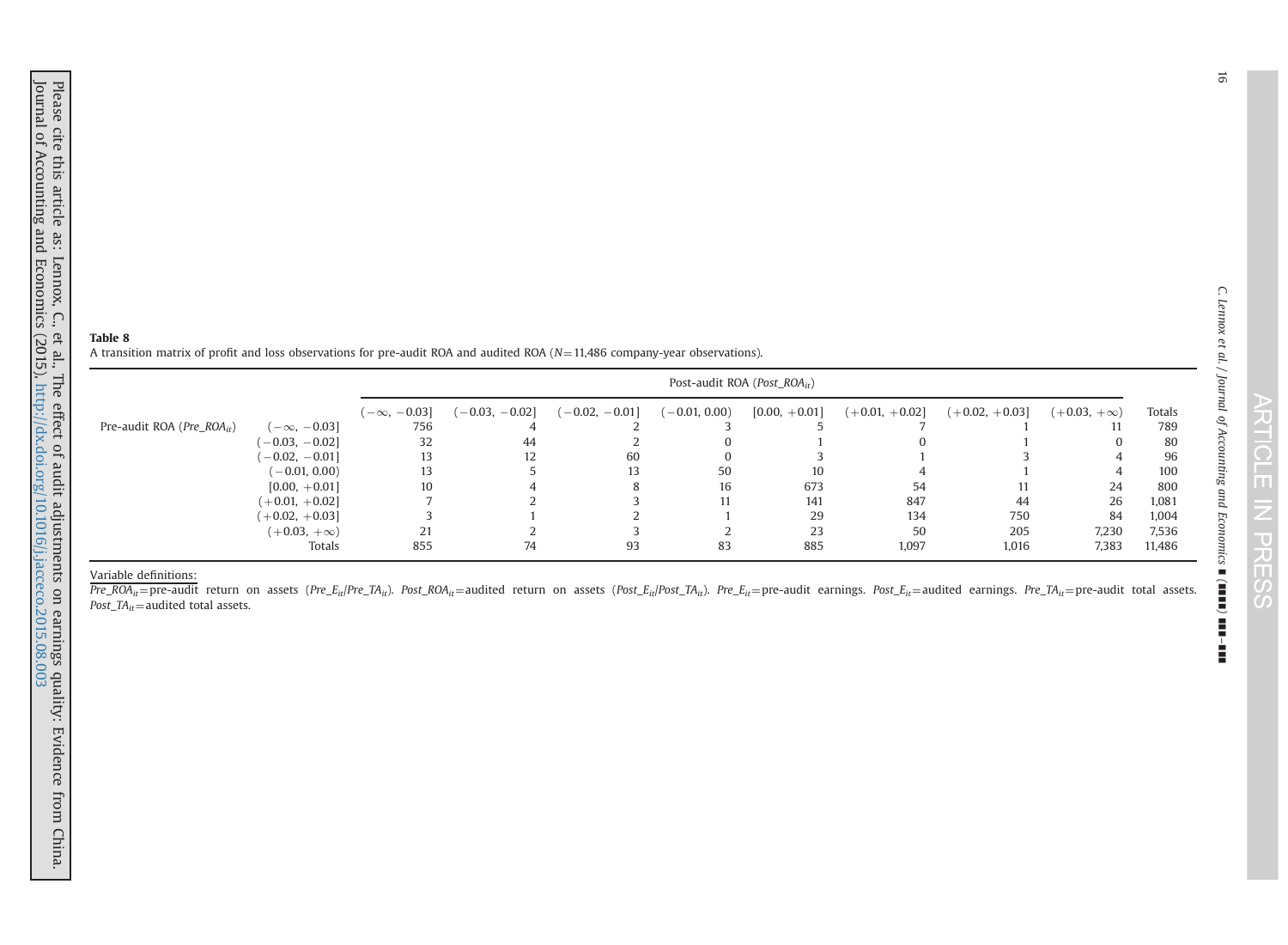## <span id="page-16-0"></span>6. Conclusions

There are four major conclusions from our investigation of audit adjustments in China.

First, earnings smoothness reflects high earnings quality rather than low earnings quality when the smoothness comes about as a result of adjustments that are booked during year-end audits. This finding is important given the controversy and disagreement in the extant literature as to whether smoothness reflects high or low earnings quality.

Second, auditors are more likely to require downward adjustments than upward adjustments, and this tendency for auditors to be conservative seems to improve rather than impair earnings quality. Specifically, the audited earnings are significantly smoother and more persistent than the pre-audit earnings, thus making future earnings more predictable. Moreover, the audited earnings contain higher quality accruals than the pre-audit earnings.

Third, audit adjustments reduce signed accruals more than they reduce absolute accruals. This is for two reasons: (1) audit adjustments sometimes change the sign of net accruals, and (2) audit adjustments have a positive impact on the absolute magnitude of negative net total accruals. Therefore, there is a larger reduction to signed accruals than absolute accruals during the course of a year-end audit.

Finally, audit adjustments do not reduce the frequency of small profits or increase the frequency of small losses. These findings indicate that audit adjustments do not affect the discontinuity in the earnings distribution around zero.

A limitation of our study is that the audit adjustments in China may be different from those found in other countries. We take comfort from the fact that the audit adjustments in our sample are similar to those reported in prior US studies. In particular, audit adjustments occur on approximately 70% of audits and downward adjustments are far more common than upward adjustments. Nevertheless, we encourage future researchers to assess the generalizability of our findings by examining audit adjustments in other countries.

## References

[Ashbaugh, H., LaFond, R., Mayhew, B., 2003. Do non-audit services compromise auditor independence? Further evidence. The Accounting Review 78,](http://refhub.elsevier.com/S0165-4101(15)00060-9/sbref1) [611](http://refhub.elsevier.com/S0165-4101(15)00060-9/sbref1)–[639.](http://refhub.elsevier.com/S0165-4101(15)00060-9/sbref1)

[Beaver, W., McNichols, M., Nelson, K., 2007. An alternative interpretation of the discontinuity in earnings distributions. Review of Accounting Studies 12,](http://refhub.elsevier.com/S0165-4101(15)00060-9/sbref2) [525](http://refhub.elsevier.com/S0165-4101(15)00060-9/sbref2)–[556.](http://refhub.elsevier.com/S0165-4101(15)00060-9/sbref2)

[Becker, C., DeFond, M., Jiambalvo, J., Subramanyam, K.R., 1998. The effect of audit quality on earnings management. Contemporary Accounting Research 15,](http://refhub.elsevier.com/S0165-4101(15)00060-9/sbref3) [1](http://refhub.elsevier.com/S0165-4101(15)00060-9/sbref3)–[24.](http://refhub.elsevier.com/S0165-4101(15)00060-9/sbref3)

[Bhattacharya, U., Daouk, H., Welker, M., 2003. The world price of earnings opacity. The Accounting Review 78, 641](http://refhub.elsevier.com/S0165-4101(15)00060-9/sbref4)–678.

[Burgstahler, D., Dichev, I., 1997. Earnings management to avoid earnings decreases and losses. Journal of Accounting and Economics 24, 99](http://refhub.elsevier.com/S0165-4101(15)00060-9/sbref5)–126.

[Burgstahler, D., Chuk, E., 2015. Do scaling and selection explain earnings discontinuities? Journal of Accounting and Economics 60, 168](http://refhub.elsevier.com/S0165-4101(15)00060-9/sbref6)–186.

[Caramanis, C., Lennox, C., 2008. Audit effort and earnings management. Journal of Accounting and Economics 45, 116](http://refhub.elsevier.com/S0165-4101(15)00060-9/sbref7)–138.

[Carey, P., Simnett, R., 2006. Audit partner tenure and audit quality. The Accounting Review 81, 653](http://refhub.elsevier.com/S0165-4101(15)00060-9/sbref8)–676.

Chen, C.J.P., Chen, S., Su, X., 2001. Profitability regulation, earnings management and modifi[ed audit opinions: evidence from China. Auditing: A Journal of](http://refhub.elsevier.com/S0165-4101(15)00060-9/sbref9) [Practice and Theory 20, 9](http://refhub.elsevier.com/S0165-4101(15)00060-9/sbref9)–30.

Chen, C.Y., Lin, C.J., Lin, Y.C., 2008. Audit partner tenure, audit fi[rm tenure, and discretionary accruals: does long auditor tenure impair earnings quality?](http://refhub.elsevier.com/S0165-4101(15)00060-9/sbref10) [Contemporary Accounting Research 25, 415](http://refhub.elsevier.com/S0165-4101(15)00060-9/sbref10)–445.

[Chen, H., Chen, J.Z., Lobo, G.J., Wang, Y., 2011. Effects of audit quality on earnings management and cost of equity capital: evidence from China. Con](http://refhub.elsevier.com/S0165-4101(15)00060-9/sbref11)[temporary Accounting Research 28, 892](http://refhub.elsevier.com/S0165-4101(15)00060-9/sbref11)–925.

[Chi, W., Huang, H., Liao, Y., Xie, H., 2009. Mandatory audit partner rotation, audit quality, and market perception: evidence from Taiwan. Contemporary](http://refhub.elsevier.com/S0165-4101(15)00060-9/sbref12) [Accounting Research 26, 359](http://refhub.elsevier.com/S0165-4101(15)00060-9/sbref12)–391.

[Chung, H., Kallapur, S., 2003. Client importance, nonaudit services, and abnormal accruals. The Accounting Review 78, 931](http://refhub.elsevier.com/S0165-4101(15)00060-9/sbref13)–955.

[Dechow, P., Dichev, I., 2002. The quality of accruals and earnings: the role of accrual estimation errors. The Accounting Review 77 \(Suppl.\), S35](http://refhub.elsevier.com/S0165-4101(15)00060-9/sbref14)–S59. [Dechow, P., Ge, W., Schrand, C., 2010. Understanding earnings quality: a review of the proxies, their determinants and their consequences. Journal of](http://refhub.elsevier.com/S0165-4101(15)00060-9/sbref15)

[Accounting and Economics 50, 344](http://refhub.elsevier.com/S0165-4101(15)00060-9/sbref15)–401.

[Dechow, P., Richardson, S., Sloan, R., 2008. The persistence and pricing of the cash component of earnings. Journal of Accounting Research 46, 537](http://refhub.elsevier.com/S0165-4101(15)00060-9/sbref16)–566. [Dechow, P., Richardson, S., Tuna, I., 2003. Why are earnings kinky? An examination of the earnings management explanation. Review of Accounting Studies](http://refhub.elsevier.com/S0165-4101(15)00060-9/sbref17) [8, 355](http://refhub.elsevier.com/S0165-4101(15)00060-9/sbref17)–384.

[DeFond, M.L., Francis, J.R., 2005. Audit research after Sarbanes-Oxley. Auditing: A Journal of Practice](http://refhub.elsevier.com/S0165-4101(15)00060-9/sbref18) & [Theory 24 \(Suppl.\), S5](http://refhub.elsevier.com/S0165-4101(15)00060-9/sbref18)–S30.

[DeFond, M.L., Wong, T.J., Li, S., 2000. The impact of improved auditor independence on audit market concentration in China. Journal of Accounting and](http://refhub.elsevier.com/S0165-4101(15)00060-9/sbref19) [Economics 28, 269](http://refhub.elsevier.com/S0165-4101(15)00060-9/sbref19)–305.

[DeFond, M.L., Zhang, J., 2014. A review of archival auditing research. Journal of Accounting and Economics 58, 275](http://refhub.elsevier.com/S0165-4101(15)00060-9/sbref20)–326.

[Degeorge, F., Patel, J., Zeckhauser, Z., 1999. Earnings management to exceed thresholds. Journal of Business 72, 1](http://refhub.elsevier.com/S0165-4101(15)00060-9/sbref21)–33.

[Durtschi, C., Easton, P., 2005. Earnings management? The shapes of the frequency distributions of earnings metrics are not evidence ipso facto. Journal of](http://refhub.elsevier.com/S0165-4101(15)00060-9/sbref22) [Accounting Research 43, 557](http://refhub.elsevier.com/S0165-4101(15)00060-9/sbref22)–592.

[Durtschi, C., Easton, P., 2009. Earnings management? Erroneous inference based on earnings frequency distributions. Journal of Accounting Research 47,](http://refhub.elsevier.com/S0165-4101(15)00060-9/sbref23) [1249](http://refhub.elsevier.com/S0165-4101(15)00060-9/sbref23)–[1281.](http://refhub.elsevier.com/S0165-4101(15)00060-9/sbref23)

[Ferguson, M., Seow, G., Young, D., 2004. Nonaudit services and earnings management: UK evidence. Contemporary Accounting Research 21, 813](http://refhub.elsevier.com/S0165-4101(15)00060-9/sbref24)–841.

[Firth, M., Mo, P., Wong, R., 2012. Auditors' organizational form, legal liability, and reporting conservatism: evidence from China. Contemporary Accounting](http://refhub.elsevier.com/S0165-4101(15)00060-9/sbref25) [Research 29, 57](http://refhub.elsevier.com/S0165-4101(15)00060-9/sbref25)–93.

[Francis, J.R., Michas, P.N., Seavey, S., 2013. Does audit market concentration harm the quality of audited earnings? Evidence from audit markets in 42](http://refhub.elsevier.com/S0165-4101(15)00060-9/sbref26) [countries. Contemporary Accounting Research 30, 325](http://refhub.elsevier.com/S0165-4101(15)00060-9/sbref26)–355.

[Francis, J.R., Wang, D., 2008. The joint effect of investor protection and big 4 audits on earnings quality around the world. Contemporary Accounting](http://refhub.elsevier.com/S0165-4101(15)00060-9/sbref27) [Research 25, 157](http://refhub.elsevier.com/S0165-4101(15)00060-9/sbref27)–191.

Francis, J.R., Yu, M.D., 2009. Big 4 offi[ce size and audit quality. The Accounting Review 84, 1521](http://refhub.elsevier.com/S0165-4101(15)00060-9/sbref28)–1552.

[Frankel, R., Johnson, M., Nelson, K., 2002. The relation between auditors' fees for nonaudit services and earnings management. The Accounting Review 77](http://refhub.elsevier.com/S0165-4101(15)00060-9/sbref29) [\(Suppl.\), S71](http://refhub.elsevier.com/S0165-4101(15)00060-9/sbref29)–S105.